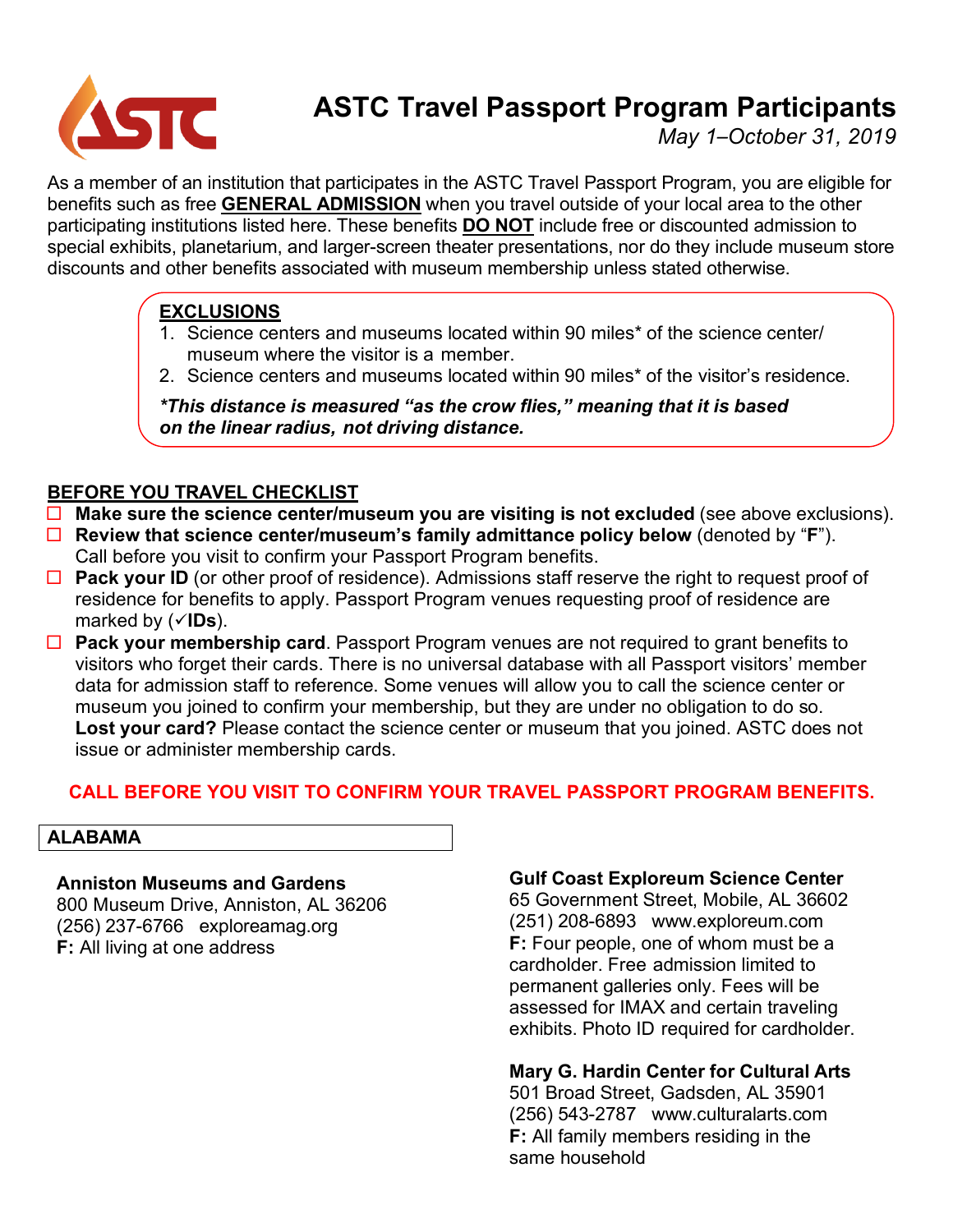# **McWane Science Center (**ü**IDs)**

200 19th Street North, Birmingham, AL 35203 (205) 714-8300 www.mcwane.org **F:** Two adults and member's children or grandchildren 18 or under

#### **Southern Museum of Flight**

4343 73rd Street North, Birmingham, AL 35206 (205) 833-8226 www.southernmuseumofflight.org **F:** Blood relatives or related through marriage

#### **U.S. Space & Rocket Center (**ü**IDs)**

One Tranquility Base, Huntsville, AL 35805 (800) 63-SPACE (77223) www.rocketcenter.com

**F:** Two adults and up to four children under 18. Free admission to general and traveling exhibit areas and public simulators; does not include IMAX or National Geographic Theaters.

#### **ALASKA**

## **Anchorage Museum at Rasmuson Center**

625 C Street, Anchorage, AK 99501 (907) 929-9200 www.anchoragemuseum.org **F:** Adult cardholder and all of their children 17 and younger

#### **ARIZONA**

#### **Arizona Science Center**

600 East Washington Street, Phoenix, AZ 85004 (602) 716-2000 www.azscience.org **F:** Free general admission for one adult cardholder and up to three guests

#### **Flandrau Science Center & Planetarium / UA Mineral Museum**

1601 East University Boulevard, Tucson, AZ 85719 (520) 621-7827 www.flandrau.org **F:** Two adults and up to four children under 18. Free admission to general exhibits.

#### **International Wildlife Museum**

4800 West Gates Pass Road, Tucson, AZ 85745 (520) 629-0100 www.thewildlifemuseum.org **F:** Up to two adults and four children or grandchildren under 18

#### **Kitt Peak National Observatory Visitor Center**

State Route 386, Tucson, AZ 85726 (56 miles southwest of Tucson) (520) 318-8726 www.noao.edu/kpvc **F:** Ten percent gift shop discount; free tours for immediate family members

#### **Lowell Observatory**

1400 West Mars Hill Road, Flagstaff, AZ 86001 (928) 774-3358 www.lowell.edu **F:** Two care-giving adults and immediately supervised children

#### **ARKANSAS**

#### **Mid-America Science Museum (√IDs)**

500 Mid-America Boulevard, Hot Springs, AR 71913 (501) 767-3461 www.midamericamuseum.org **F:** Up to five people; one must be named on membership card. \*\$5 admission for current Museum of Discovery members.\*

#### **Museum of Discovery**

500 President Clinton Avenue, Suite 150, Little Rock, AR 72201

(501) 396-7050 www.museumofdiscovery.org **F:** Up to two adults and three children within same household; at least one must be named on membership card. Membership expiration date information is required. \*\$5 admission for each current Mid-America Science Museum member.\*

## **Scott Family Amazeum (**ü**IDs)**

1009 Museum Way, Bentonville, AR 72712 (479) 696-9280 www.amazeum.org **F:** Up to five people; one must be named on membership card.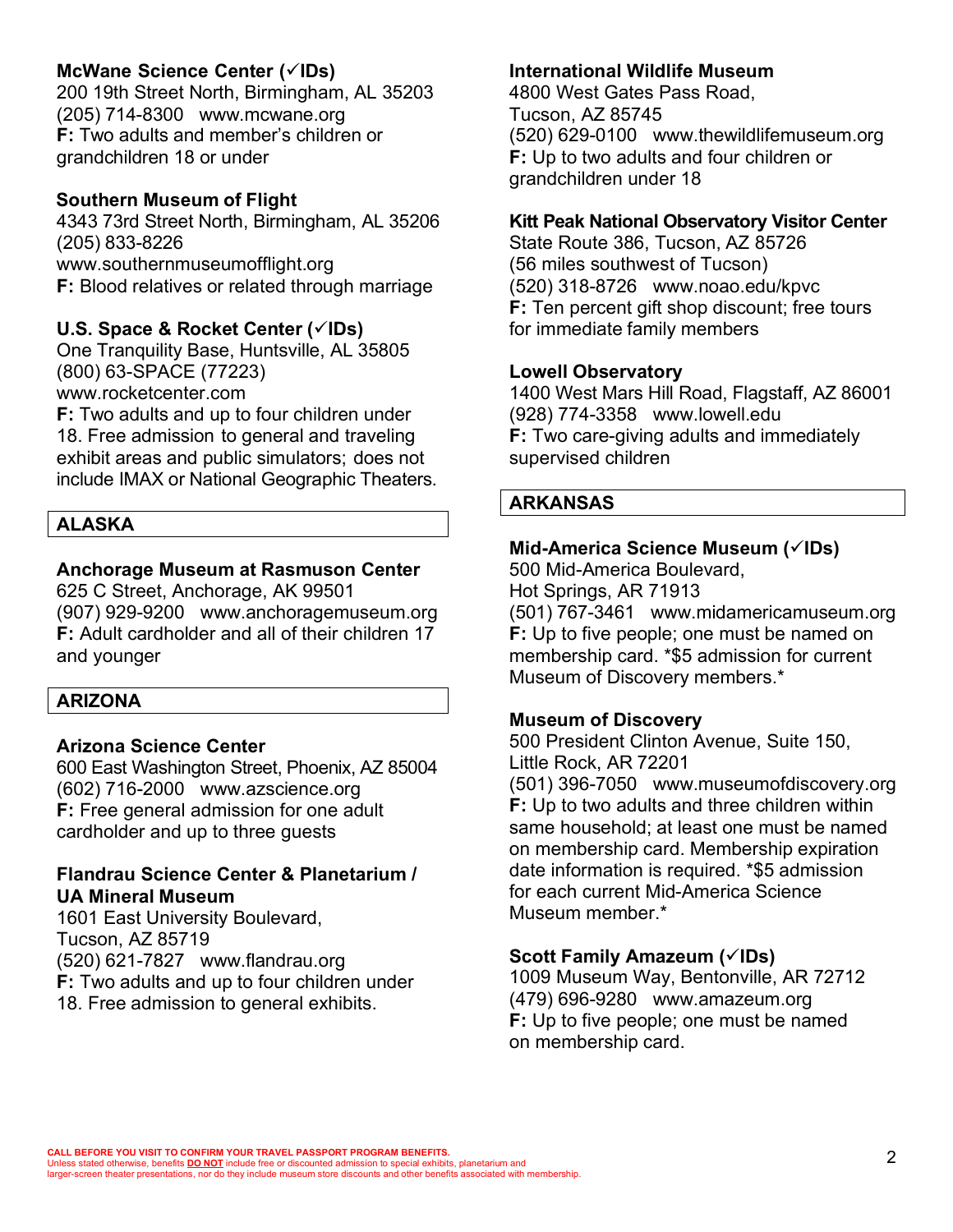#### **CALIFORNIA**

#### Bay Area Discovery Museum ( $\checkmark$ IDs)

557 McReynolds Road, Sausalito, CA 94965 (415) 339-3900 www.BayAreaDiscoveryMuseum.org **F:** Up to two adults and all of their children

## **Buena Vista Museum of Natural History and Science**

2018 Chester Avenue, Bakersfield, CA 93301 (661) 324-6350 www.sharktoothhill.org **F:** Two adults and six children

## **California Science Center**

700 Exposition Park Drive, Los Angeles, CA 90037 (323) 724-3623 www.californiasciencecenter.org **F:** Unlimited. Museum is free; Passport visitors receive a 10% discount on museum store purchases.

#### **Chabot Space & Science Center (**ü**IDs)**

10000 Skyline Boulevard, Oakland, CA 94619 (510) 336-7300 www.chabotspace.org **F:** Two adults and up to four children (18 and under) in the household

## **Children's Creativity Museum**

221 Fourth Street, San Francisco, CA 94103 (415) 820-3320 www.creativity.org **F:** Two adults and up to four children

#### **Children's Museum at La Habra (√IDs)**

301 South Euclid Street, La Habra, CA 90631 (562) 383-4236 www.lhcm.org **F:** Two adults and two children in the same household

## **Columbia Memorial Space Center (**ü**IDs)**

12400 Columbia Way, Downey, CA 90242 (562) 231-1200 www.columbiaspacescience.org **F:** Two adults and three children

## **CuriOdyssey (**ü**IDs)**

1651 Coyote Point Drive, San Mateo, CA 94401 (650) 342-7755 www.curiodyssey.org **F:** Two named adults and up to four children or grandchildren under 18. Parking not included.

#### **Discovery Cube (**ü**IDs)**

2500 North Main Street, Santa Ana, CA 92705 (714) 542-2823 www.discoverycube.org **F:** Two named adults and two children. Includes the Los Angeles campus located at 11800 Foothill Boulevard, Los Angeles, CA 91342; (818) 686-2323.

#### **Explorit Science Center**

3141 Fifth Street, Davis, CA 95618 (530) 756-0191 www.explorit.org **F:** One or two adults; children 18 and younger living at member's address. Call ahead for hours.

#### **Fleet Science Center**

1875 El Prado, Balboa Park, San Diego, CA 92101 (619) 238-1233 www.fleetscience.org **F:** Two adults and six children under 18 living in the same household

## **Gateway Science Museum (**ü**IDs)**

625 Esplanade, Chico CA 95926 (530) 898-4121 www.csuchico.edu/gateway **F:** Two adults and up to four children, from the same household

#### **Humboldt State University Natural History Museum**

1242 G Street, Arcata, CA 95521 (707) 826-4479 www.humboldt.edu/natmus **F:** Two adults and up to four children in household

#### **Kern County Museum (**ü**IDs)**

3801 Chester Avenue, Bakersfield, CA 93301 (661) 437-3330 www.kcmuseum.org **F:** Up to two adults, must be named on the membership card, and four children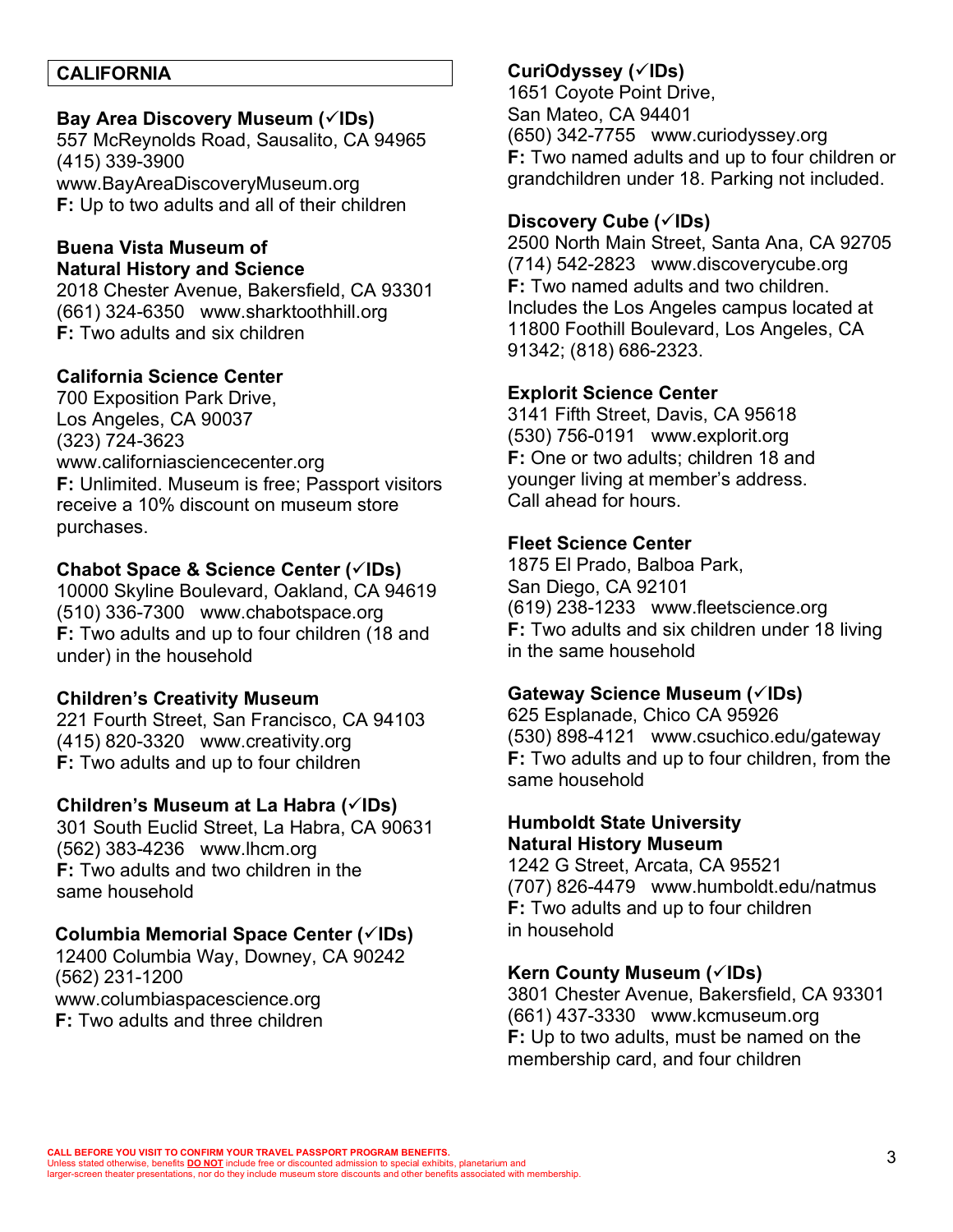# **Kidspace Children's Museum (√IDs)**

480 North Arroyo Boulevard, Pasadena, CA 91103 (626) 449-9144 www.kidspacemuseum.org **F:** Free general admission for up to four guests with at least one adult (18 or over) present at all times. Additional guests pay regular admission.

## **The Lawrence Hall of Science**

1 Centennial Drive, University of California, Berkeley, Berkeley, CA 94720 (510) 642-5132 www.lawrencehallofscience.org **F:** Two adults and their children under 18 living in the same household

## Lick Observatory ( $\check{\text{C}}$ IDs)

29955 Mount Hamilton Road, Mt. Hamilton, CA 95140 (831) 459-5939 www.ucolick.org **F:** Two adults (parents/grandparents) and children/grandchildren under 18. Museum is free; Passport visitors receive a 10% discount on museum store purchases.

## **Lindsay Wildlife Experience**

1931 First Avenue, Walnut Creek, CA 94597 (925) 935-1978 www.lindsaywildlife.org **F:** Parents or grandparents with children or grandchildren under 18

## **Maturango Museum of the Indian Wells Valley**

100 East Las Flores Avenue, Ridgecrest, CA 93555 (760) 375-6900 www.maturango.org **F:** Two adults living in the same home. Under 18 and active-duty military always free.

# **MOXI The Wolf Museum**

**of Exploration** + **Innovation** (<del></del><del></del> $\checkmark$ **IDs**) 125 State Street, Santa Barbara, CA 93101 (805) 770-5000 www.moxi.org **F:** Two adults and two children in the same household

## **Natural History Museum of Los Angeles County / La Brea Tar Pits Museum**

900 Exposition Boulevard, Los Angeles, CA 90007 (213) 763-3426 www.nhm.org **F:** Two adults and up to four children. Includes La Brea Tar Pits and Museum, 5801 Wilshire Boulevard, Los Angeles, CA 90036.

## **Placer Nature Center**

3700 Christian Valley Road, Auburn, CA 95602 (530) 878-6053 www.placernaturecenter.org **F:** Two adults (parents or grandparents) and dependent children 18 and under. Museum is free; Passport visitors receive free and discounted workshops and programs, and use of trail exploration discovery kits.

## **Powerhouse Science Center Discovery Museum Campus (**ü**IDs)**

3615 Auburn Boulevard, Sacramento, CA 95821 (916) 808-3942 www.powerhousesc.org **F:** Two adults named on the membership card and three children living within the same household. Membership expiration date information is required.

# **Sacramento Children's Museum (√IDs)**

2701 Prospect Park Drive, Rancho Cordova, CA 95670 (916) 638-7225 www.sackids.org **F:** Up to four people; group must include at least one adult and one child. Proof of current membership is required.

## **San Diego Natural History Museum**

1788 El Prado, Balboa Park, San Diego, CA 92101 (619) 232-3821 www.sdnhm.org **F:** Two adults and children under 18 in the same household. Does not include 3D films (\$5 charge per person).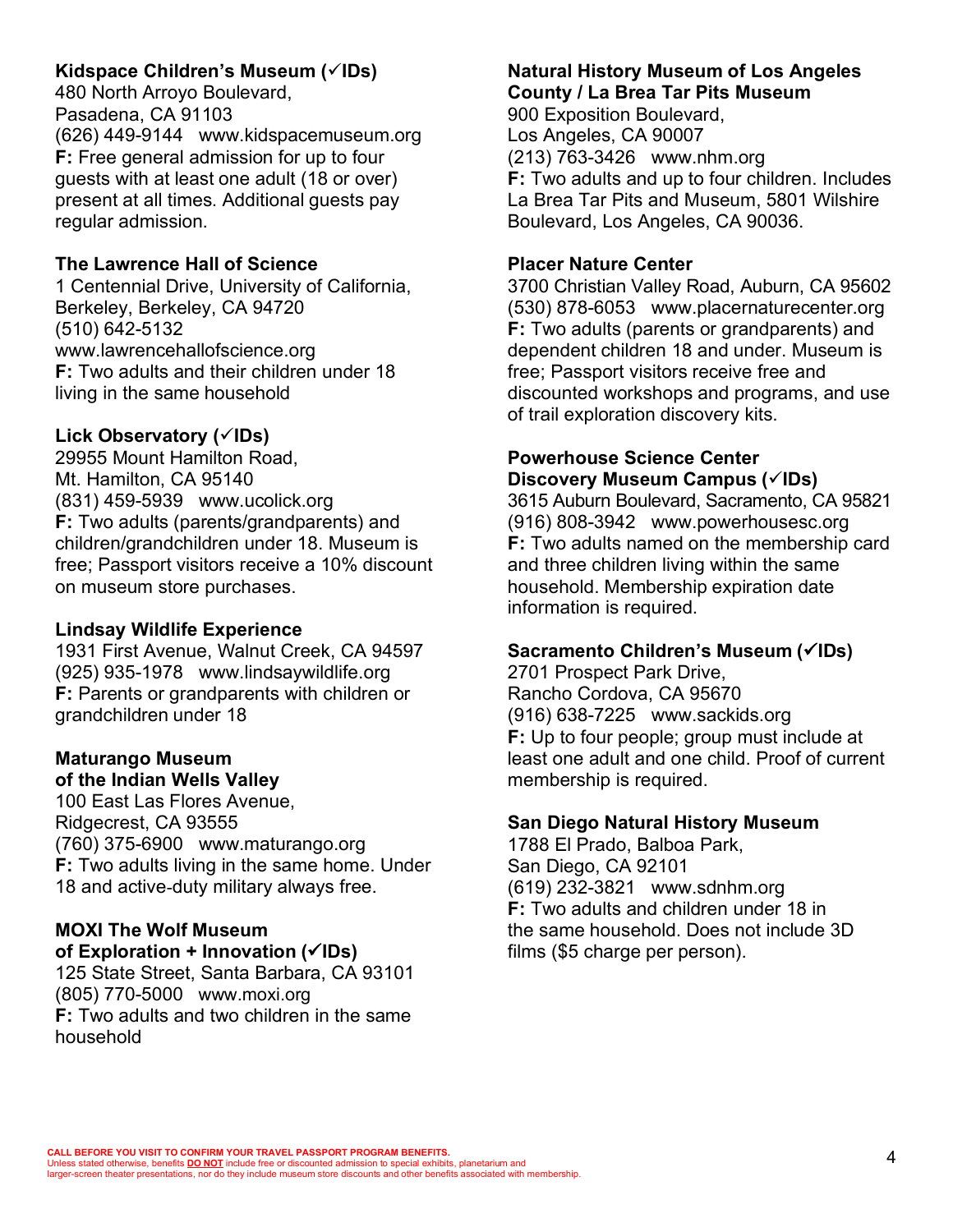# **Santa Barbara Museum of Natural History**

2559 Puesta del Sol Road, Santa Barbara, CA 93105 (805) 682-4711 www.sbnature.org **F:** Family Membership—two adults in the same household and dependent children under 18, or two grandparents and grandchildren under 18. Includes Santa Barbara Museum of Natural History Sea Center, 211 Stearns Wharf, Santa Barbara, CA 93101; (805) 962-2526.

#### **Santa Cruz Museum of Natural History**

1305 East Cliff Drive, Santa Cruz, CA 95062 (831) 420-6115 www.santacruzmuseum.org **F:** Up to two adults and all children under 18

#### **The Tech Museum of Innovation (**ü**IDs)**

201 South Market Street, San Jose, CA 95113 (408) 294-TECH (8324) www.thetech.org **F:** Up to four people

#### **Turtle Bay Exploration Park**

844 Sundial Bridge Drive, Redding, CA 96001 (530) 243-8850 www.turtlebay.org **F:** Two adults and up to four children under 18

#### **Western Science Center**

2345 Searl Parkway, Hemet, CA 92543 (951) 791-0033 www.westerncentermuseum.org **F:** Two adults and up to three children of the

# **World of Wonders Science Museum**

2 North Sacramento Street, Lodi, CA 95240 (209) 368-0969 www.wowsciencemuseum.org **F:** Two members and children or grandchildren under 18

#### **COLORADO**

same household

# **Denver Museum of Nature & Science (√IDs)**

2001 Colorado Boulevard, Denver, CO 80205 (303) 370-6306 www.dmns.org

**F:** Two adults and their children ages 3–18

## **Fort Collins Museum of Discovery**

408 Mason Court, Fort Collins, CO 80524 (970) 221-6738 www.fcmod.org **F:** All members of one family living in one household

## **Powerhouse Science Center**

1333 Camino del Rio, Durango, CO 81301 (970) 259-9234 www.powsci.org **F:** Up to three adults and three children under 18 (maximum six people)

## **Space Foundation Discovery Center**

4425 Arrowswest Drive, Colorado Springs, CO 80907 (719) 576-8000 www.discoverspace.org **F:** One or two adults and their children under 17 living in the same household

#### **Wings Over the Rockies Air & Space Museum (**ü**IDs)**

7711 East Academy Boulevard, Denver, CO 80230 (303) 360-5360 www.wingsmuseum.org **F:** Two adults and their children ages 3–18. Includes Wings Over the Rockies Exploration of Flight, 13005 Wings Way, Englewood, CO 80112; (303) 360-5360.

## **CONNECTICUT**

#### **Bruce Museum**

1 Museum Drive, Greenwich, CT 06830 (203) 869-0376 www.brucemuseum.org **F:** Two adults and related children

#### **The Children's Museum (**ü**IDs)**

950 Trout Brook Drive, West Hartford, CT 06119 (860) 231-2830

www.thechildrensmuseumct.org

**F:** Two adults and up to two children under 18, named on the membership card. Additional fees apply to shows and special exhibits. Includes Roaring Brook Nature Center, 70 Gracey Road, Canton, CT 06019; (860) 693-0263.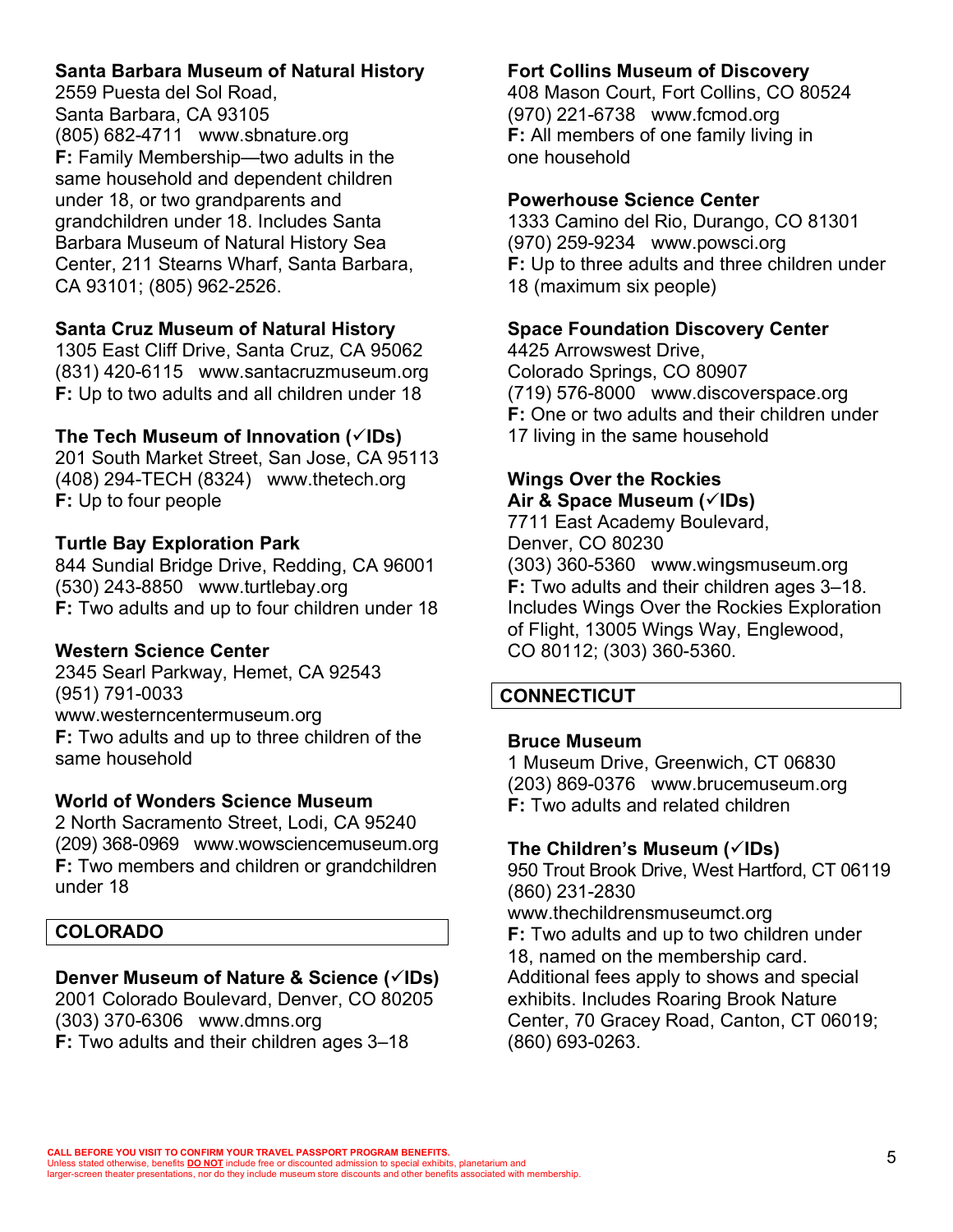## **Discovery Museum and Planetarium**

4450 Park Avenue, Bridgeport, CT 06604 (203) 372-3521 www.discoverymuseum.org **F:** Up to two adults and four children (under 18) living in same household

#### **Lutz Children's Museum**

247 South Main Street, Manchester, CT 06040 (860) 643-0949 www.lutzmuseum.org **F:** Up to four people living at a single address

## **Stepping Stones Museum for Children (**ü**IDs)**

Matthews Park, 303 West Avenue, Norwalk, CT 06850 (203) 899-0606 www.steppingstonesmuseum.org **F:** Two adults and up to four children under 21 in household

## **Yale Peabody Museum of Natural History**

170 Whitney Avenue, New Haven, CT 06511 (203) 432-8987 www.peabody.yale.edu **F:** Two adults and two children under 18

#### **DELAWARE**

## **Delaware Museum of Natural History**

4840 Kennett Pike, Wilmington, DE 19807 (302) 658-9111 www.delmnh.org **F:** Up to two adults and all children 17 and under, living in same household. Photo ID required for all visitors.

#### **Hagley Museum and Library**

200 Hagley Road, Wilmington, DE 19807 (302) 658-2400 www.hagley.org **F:** Two adults and up to six children living together in the same household

#### **Iron Hill Science Center (Delaware Academy of Science)**

1115 Robert L. Melson Lane, Newark, DE 19702 (302) 368-5703 ironhillsciencecenter.org **F:** Two adults and their children 18 and under

## **FLORIDA**

#### **Aerospace Discovery at Florida Air Museum**

4175 Medulla Road, Lakeland, FL 33811 (863) 644-2431 www.flysnf.org **F:** Four people, including family membership cardholder

#### **The Bishop Museum of Science and Nature**

201 10th Street West, Bradenton, FL 34205 (941) 746-4131 www.bishopscience.org **F:** Four total admissions. Free general admission to the museum and Manatee Rehabilitation Habitat. Additional fees required for planetarium and Mosaic Backyard Universe (opening Summer 2019).

#### **Cade Museum for Creativity & Invention**

904 South Main Street, Gainesville, FL 32601 (352) 371-8001 www.cademuseum.org **F:** General admission for two adults and two children under 18. Museum store discount of 10%. Some exclusions apply.

#### **Challenger Learning Center of Tallahassee**

200 South Duval Street, Tallahassee, FL 32301 (850) 645-7827 www.challengertlh.com **F:** Two adults and their children under 18 residing in the same household. Passport visitors receive free admission to Planetarium/ Downtown Digital Dome Theatre show only. Does not include IMAX theater.

#### **Charlotte County Historical Center**

514 East Grace Street, Punta Gorda, FL 33950 (941) 629-PAST (7278) https://www.charlottecountyfl.gov/services/ historical/Pages/CCHC\_Society.aspx **F:** Two adults and member's children or grandchildren under 18

#### **Discovery Center**

701 NE Sanchez Avenue, Ocala, FL 34470 (352) 401-3900 www.mydiscoverycenter.org **F:** Admission to the Discovery Center exhibit for two adults and two children. Additional fees required for Star Lab shows, special programming, merchandise, etc.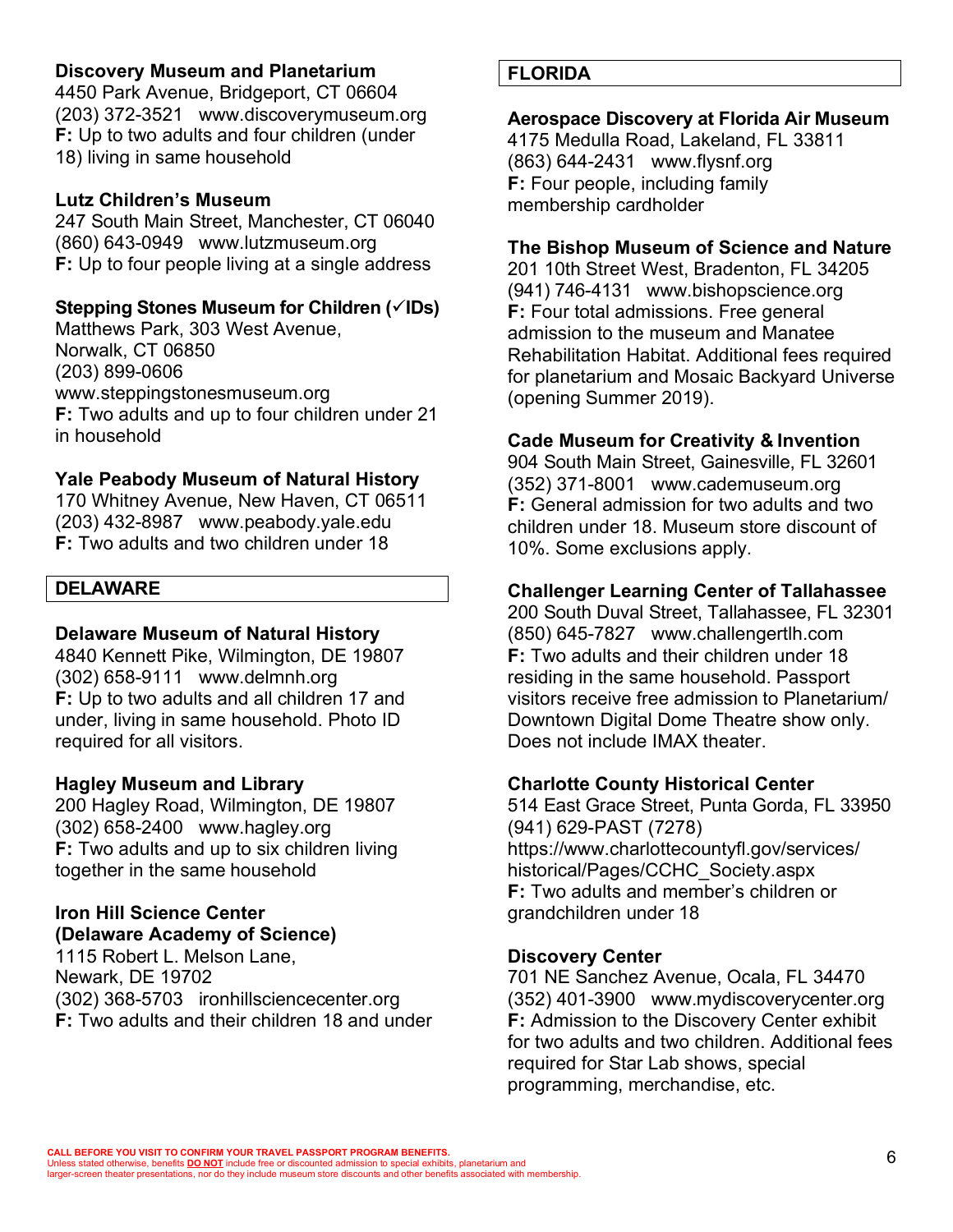# **Emerald Coast Science Center**

31 SW Memorial Parkway, Fort Walton Beach, FL 32548 (850) 664-1261 www.ecscience.org **F:** Parents/grandparents and their children/ grandchildren under 18

## **Florida Museum of Natural History**

3215 Hull Road, Gainesville, FL 32611 (352) 846-2000 www.floridamuseum.ufl.edu **F:** Two adults and two children under 18. Museum is free; Passport visitors receive free admission to featured exhibit, discounted admission to the Butterfly Rainforest exhibit, and a 10% discount at museum gift shops.

## **The Gillespie Museum**

234 East Michigan, DeLand, FL 32720 (386) 822-7330 www.stetson.edu/other/gillespie-museum **F:** Museum is free; Passport visitors receive a 10% discount on museum store purchases.

## **Glazer Children's Museum**

110 West Gasparilla Plaza, Tampa, FL 33602 (813) 443-3861 www.glazermuseum.org **F:** Five members in a family

## **Great Explorations Children's Museum**

1925 Fourth Street North, Saint Petersburg, FL 33704 (727) 821-8992 www.greatexplorations.org **F:** Up to five immediate family members

# **IMAG History & Science Center (√IDs)**

2000 Cranford Avenue, Fort Myers, FL 33916 (239) 321-7420 www.i-sci.org **F:** Two adults and up to four children under 18 living in the same household. Includes discount to 3D theater.

# **Loggerhead Marinelife Center**

14200 U.S. Highway 1, Juno Beach, FL 33408 (561) 627-8280 www.marinelife.org **F:** Admission is free; Passport visitors receive a 10% discount on store purchases.

# **MOSI (Museum of Science & Industry)**

4801 East Fowler Avenue, Tampa, FL 33617 (813) 987-6000 www.mosi.org **F:** Free admission to MOSI permanent exhibits for up to five with a valid membership card and photo ID. Excludes fee-based experiences, special exhibitions, and special events.

# **Museum of Arts and Sciences**

352 South Nova Road, Daytona Beach, FL 32114 (386) 255-0285 www.moas.org **F:** Two adults plus all children in the household. Does not include admission to the Cici and Hyatt Brown Museum of Art.

# **Museum of Discovery and Science (√IDs)**

401 SW Second Street, Fort Lauderdale, FL 33312 (954) 467-6637 www.mods.org **F:** Two people. Admission for museum exhibits only; excludes IMAX. Photo ID required for cardholder.

# **Museum of Science & History of Jacksonville, Inc.**

1025 Museum Circle, Jacksonville, FL 32207 (904) 396-7062 www.themosh.org **F:** All members of one household

# **Orlando Science Center (√IDs)**

777 East Princeton Street, Orlando, FL 32803 (407) 514-2000 www.osc.org **F:** Two adults and children under 18 on the membership. Excludes special events, films, blockbuster exhibits, and free parking. Residency rule enforced.

# **Pensacola MESS Hall (**ü**IDs)**

116 North Tarragona Street, Pensacola, FL 32502 (877) 937-6377 www.pensacolamesshall.org **F:** Two adults and up to six children under 18 living in same household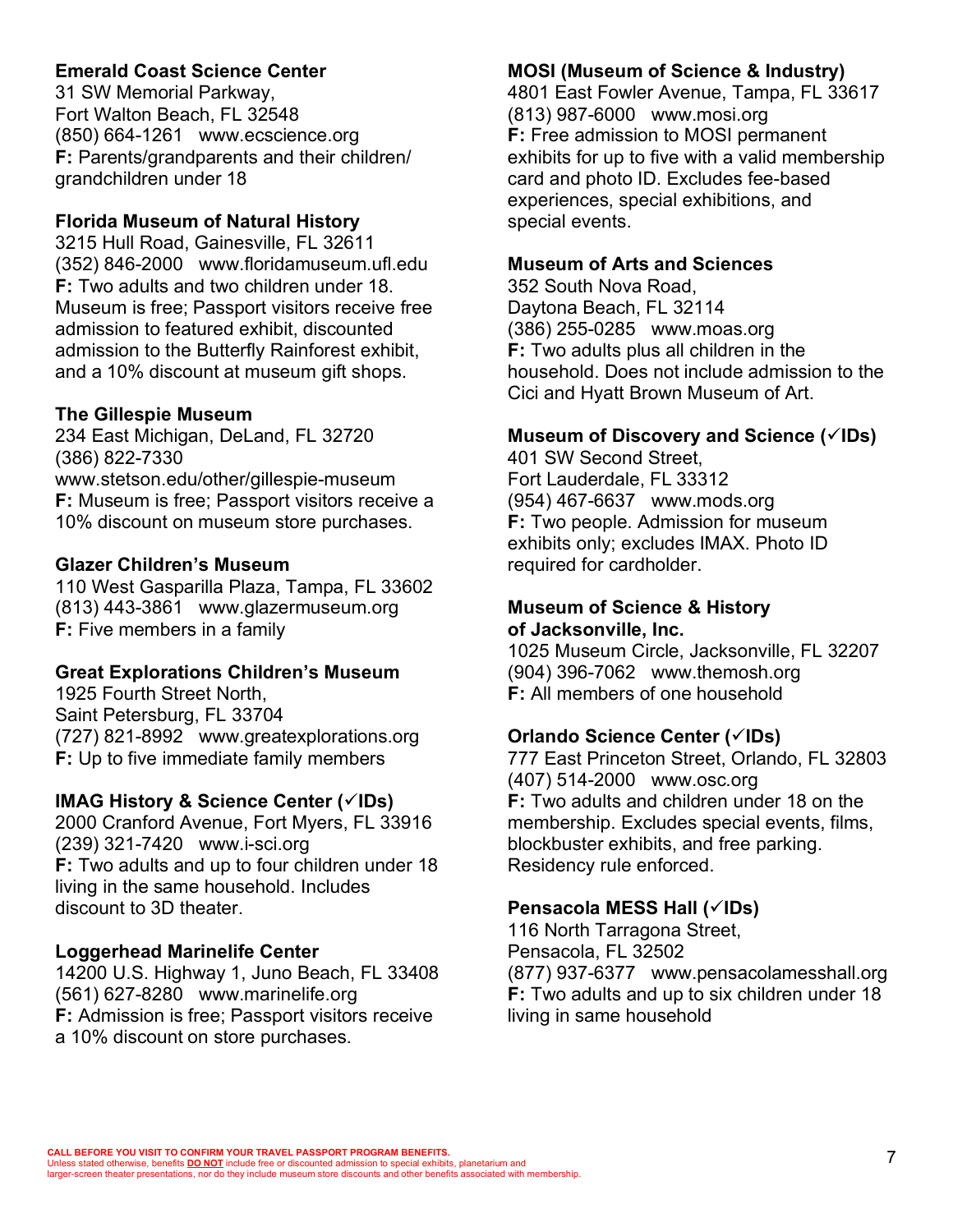#### **Phillip and Patricia Frost Museum of Science**

1101 Biscayne Boulevard, Miami, FL 33132 (305) 434-9600 www.frostscience.org **F:** General admission for two adults and up to four children under 18 living in the same household. Does not include planetarium shows or special exhibitions.

## **Science and Discovery Center of Northwest Florida**

308 Airport Road, Panama City, FL 32405 (850) 769-6128

www.scienceanddiscoverycenter.org **F:** Up to four people living in the same household. Under construction—please call or check website when making plans to visit.

## **South Florida Science Center and Aquarium (**ü**IDs)**

4801 Dreher Trail North, West Palm Beach, FL 33405 (561) 832-1988 www.sfsciencecenter.org **F:** Admission for two member adults and up to six (grand)children under 18. Additional fees required for special events, planetarium, miniature golf, and premier exhibitions.

# **GEORGIA**

## **Coca-Cola Space Science Center**

701 Front Avenue, Columbus, GA 31901 (706) 649-1470 www.ccssc.org **F:** Free admission to the exhibit gallery for member and three additional people. Omnisphere theater tickets (includes multiple showings) for Passport visitors are \$3 for adults and \$2 for children.

# **Fernbank Science Center**

DeKalb County School System, 156 Heaton Park Drive, NE, Atlanta, GA 30307 (678) 874-7102 fsc.fernbank.edu **F:** Museum is free; Passport visitors receive free admission, for up to four family members, to science center's planetarium shows.

## **Tellus Science Museum**

100 Tellus Drive, Cartersville, GA 30120 (770) 606-5700 www.tellusmuseum.org **F:** Two adults and all children under 18 in the same household; \$1 off planetarium ticket purchases

## **Discovery Center of Idaho**

131 West Myrtle Street, Boise, ID 83702 (208) 343-9895 www.dcidaho.org **F:** Two adults and all children (under 18) living in same household. Special traveling exhibits are excluded; call for information.

## **ILLINOIS**

## **The Adler Planetarium**

1300 South Lake Shore Drive, Chicago, IL 60605 (312) 922-7827 www.adlerplanetarium.org **F:** Two adults and up to four children (ages 3– 11) living in one household

# **Burpee Museum of Natural History (**ü**IDs)**

737 North Main Street, Rockford, IL 61103 (815) 965-3433 www.burpee.org **F:** Two adults and two children under 18 living in the same household

## **Cernan Earth and Space Center at Triton College**

2000 Fifth Avenue, River Grove, IL 60171 (708) 456-0300 www.triton.edu/cernan **F:** Free planetarium admission for up to four family members. All other family members admitted at youth price. Passport visitors receive 10% off Star Store purchases, excluding autographed books.

# **Children's Discovery Museum (√IDs)**

101 East Beaufort Street, Normal, IL 61761 (309) 433-3444 www.childrensdiscoverymuseum.net

**F:** Two adults and their children living in the same household. Residency rule enforced.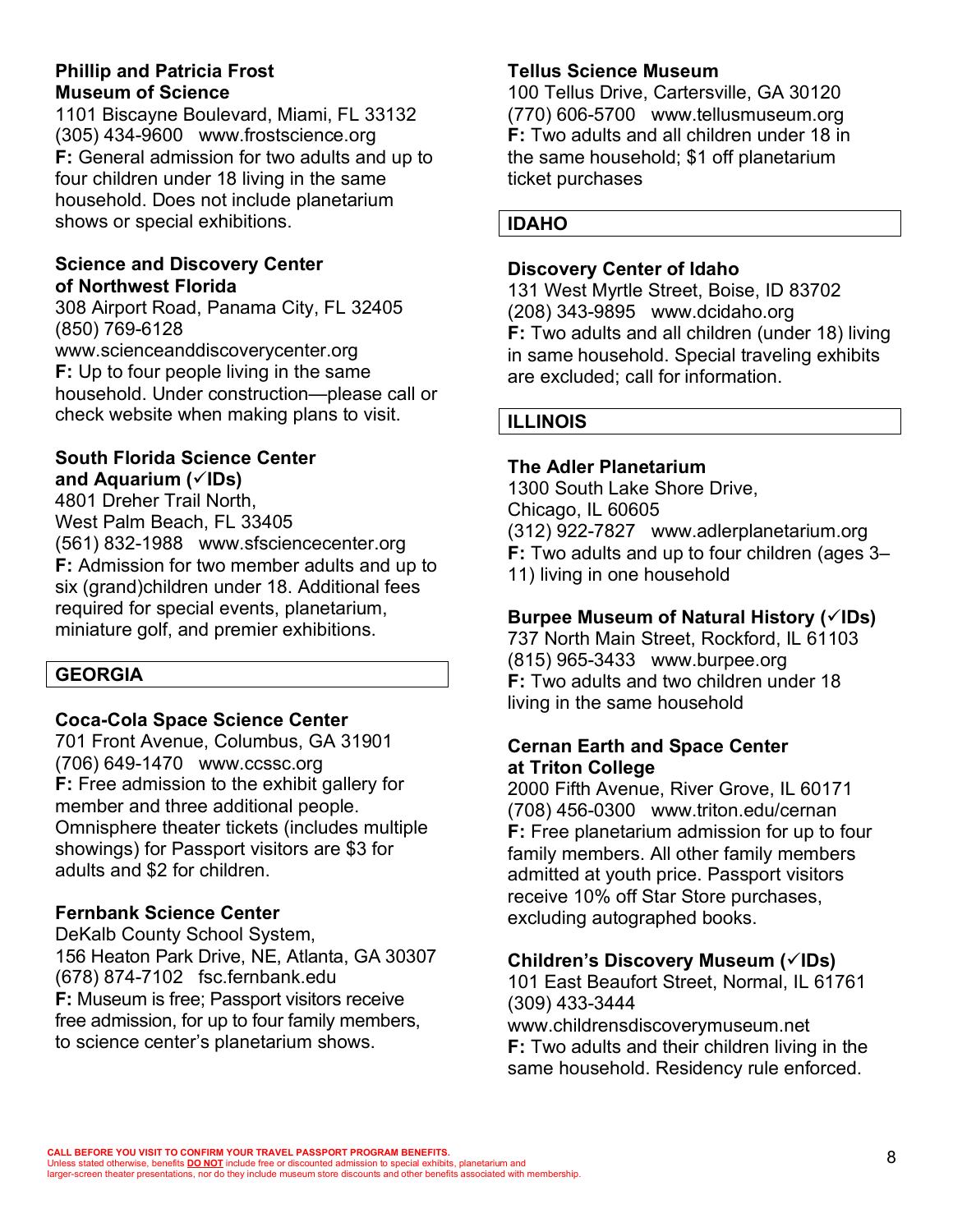## **Children's Museum of Illinois**

55 South Country Club Road, Decatur, IL 62521 (217) 423-5437 www.cmofil.org **F:** Two adults in the same household, all children, and up to four grandparents named on the membership card

#### **Discovery Center Museum (** $\checkmark$ **IDs)**

711 North Main Street, Rockford, IL 61103 (815) 963-6769 www.discoverycentermuseum.org **F:** Two adults and two children under 18 living in the same household

#### **The Field Museum**

1400 South Lake Shore Drive, Chicago, IL 60605 (312) 922-9410 www.fieldmuseum.org **F:** Two adults and up to two children, 17 and under. Proof of valid membership and photo ID are required to receive complimentary basic admission. Special exhibitions, 3D theater tickets, and coat check are not included.

#### **International Museum of Surgical Science**

1524 North Lake Shore Drive, Chicago, IL 60610 (312) 642-6502 imss.org **F:** Two adults and all children 18 and under living in the same household

## **Kidzeum of Health and Science**

412 East Adams Street, Springfield, IL 62701 (217) 971-4435 kidzeum.org **F:** Up to two adults and four children or grandchildren under 18 will be admitted for free. Must have membership card present.

## **Museum of Science and Industry**

5700 South Lake Shore Drive, Chicago, IL 60637 (773) 684-1414 www.msichicago.org **F:** Two adults and all children under 18 living in their home, and an additional guest (adult or child)

#### **Orpheum Children's Science Museum**

346 North Neil Street, Champaign, IL 61820 (217) 352-5895 www.orpheumkids.com **F:** Four adults and four children. Does not include special events.

#### **Peggy Notebaert Nature Museum**

2430 North Cannon Drive, Chicago, IL 60614 (773) 755-5100 www.naturemuseum.org **F:** Two adults and all children 18 and under in the same household. Proof of valid membership and photo ID are required to receive complimentary basic admission. Special exhibitions may require additional fees.

#### **Peoria PlayHouse Children's Museum (**ü**IDs)**

2218 North Prospect Road, Peoria, IL 61603 (309) 323-6893 www.peoriaplayhouse.org **F:** Up to two adults and the children living in their household. We do not limit numbers of kids, but do ask visitors to only include those in their household.

#### **Peoria Riverfront Museum (** $\check{\text{IDS}}$ **)**

222 SW Washington Street, Peoria, IL 61602 (309) 686-7000 www.peoriariverfrontmuseum.org **F:** Parents and children under 18

#### **The Science Center**

1237 East Main Street, #1048, Carbondale, IL 62901 (618) 529-5431 sciencecentersi.com **F:** Parents/guardians and children under 18 in immediate family

#### **SciTech Hands-On Museum (**ü**IDs)**

18 West Benton Street, Aurora, IL 60506 (630) 859-3434 www.scitechmuseum.org **F:** Five visitors; additional at general admission rates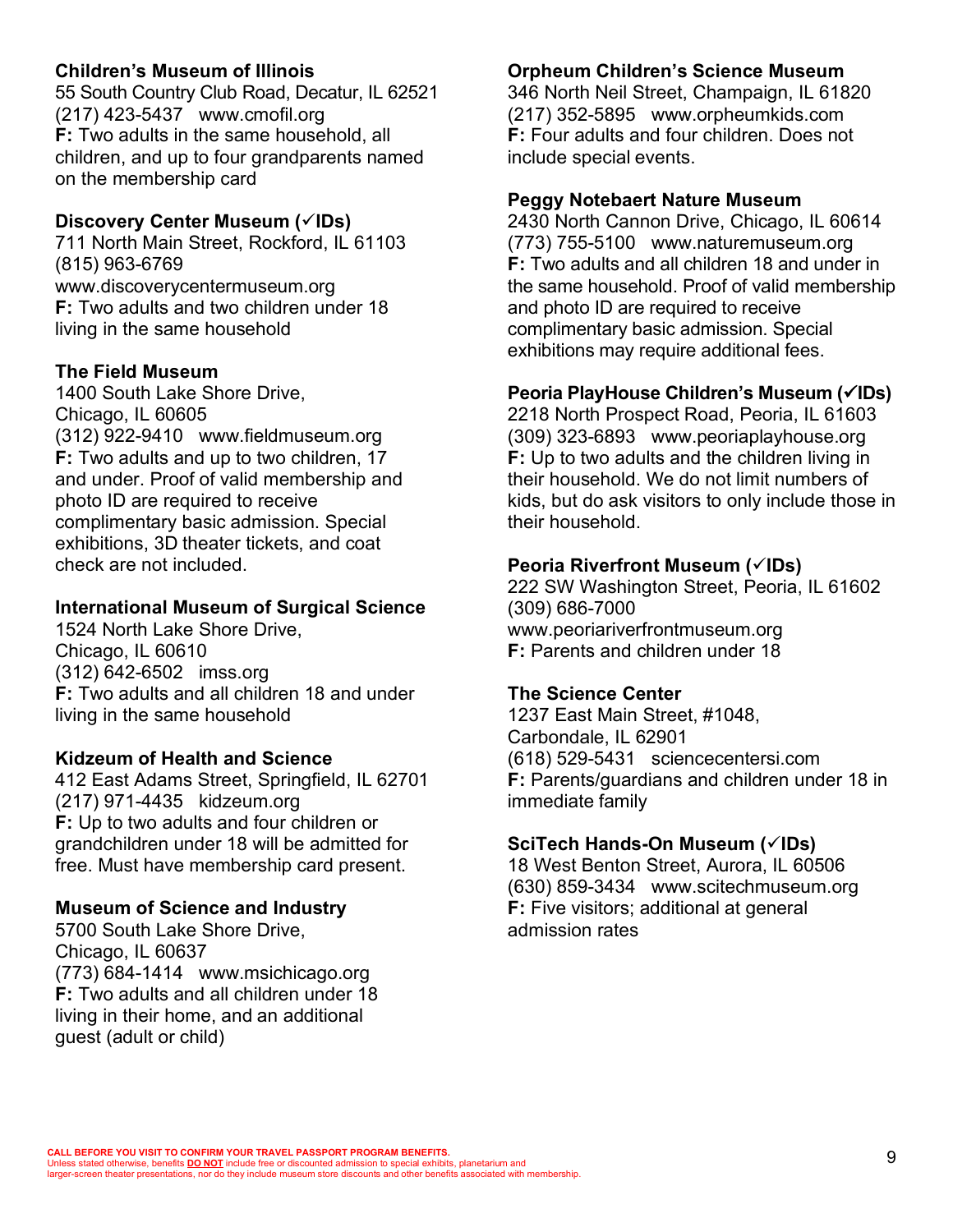#### **INDIANA**

#### **Carnegie Museum of Montgomery County**

205 South Washington Street, Crawfordsville, IN 47933 (765) 362-4622 www.cdpl.lib.in.us/carnegie **F:** Museum is free; Passport visitors receive a 10% discount in gift shop per card.

#### **The DaVinci Pursuit**

826 North Graham Avenue, Indianapolis, IN 46219 (317) 833-2783 www.thedavincipursuit.com **F:** Two named adults plus children under 18. Reciprocal benefits include full member discounts to paid events, access to memberonly programs, and 10% discount in our online store.

## **Evansville Museum of Arts, History and Science**

411 SE Riverside Drive, Evansville, IN 47713 (812) 425-2406 evansvillemuseum.org **F:** All family members living in the same household. Planetarium shows are not included.

#### **Imagination Station**

600 North Fourth Street, Lafayette, IN 47901 (765) 420-7780 www.imagination-station.org **F:** Two adults and member's children or grandchildren under 18

#### **Indiana State Museum and Historic Sites**

650 West Washington Street, Indianapolis, IN 46204 (317) 232-1637 www.indianamuseum.org **F:** Two adults and all children in household, ages 21 and younger. Special traveling exhibitions may require additional fees.

#### **Minnetrista**

1200 North Minnetrista Parkway, Muncie, IN 47303 (765) 282-4848 www.minnetrista.net **F:** Six people per household

#### **Muncie Children's Museum**

515 South High Street, Muncie, IN 47305 (765) 286-1660 www.munciemuseum.com **F:** Two adults living at the same address and their children

#### **Science Central**

1950 North Clinton Street, Fort Wayne, IN 46805 (260) 424-2400 www.sciencecentral.org **F:** Two adults at the same address and any six children under 18

#### **Terre Haute Children's Museum (**ü**IDs)**

727 Wabash Avenue, Terre Haute, IN 47807 (812) 235-5548 www.terrehautechildrensmuseum.com **F:** Two adults and member's children or grandchildren 18 and younger. Proof of valid membership and photo ID are required to receive complimentary basic admission. Special exhibitions and Ropes Challenge Course are not included.

#### **WonderLab Museum of Science, Health and Technology**

308 West Fourth Street, Bloomington, IN 47404 (812) 337-1337 www.wonderlab.org **F:** Individual membership provides free admission for one adult. Dual membership provides free admission for two people. Basic family membership provides free admission for up to five people named on the card. Premier family membership provides free admission for up to five people named on the card plus two guests. Grandparent membership provides free admission for two grandparents plus all grandchildren named on the card, plus two guests. All additional people are charged regular admission.

## **IOWA**

## **Family Museum (**ü**IDs)**

2900 Learning Campus Drive, Bettendorf, IA 52722 (563) 344-4106 www.familymuseum.org **F:** Two adults and children (under 18) residing in the same household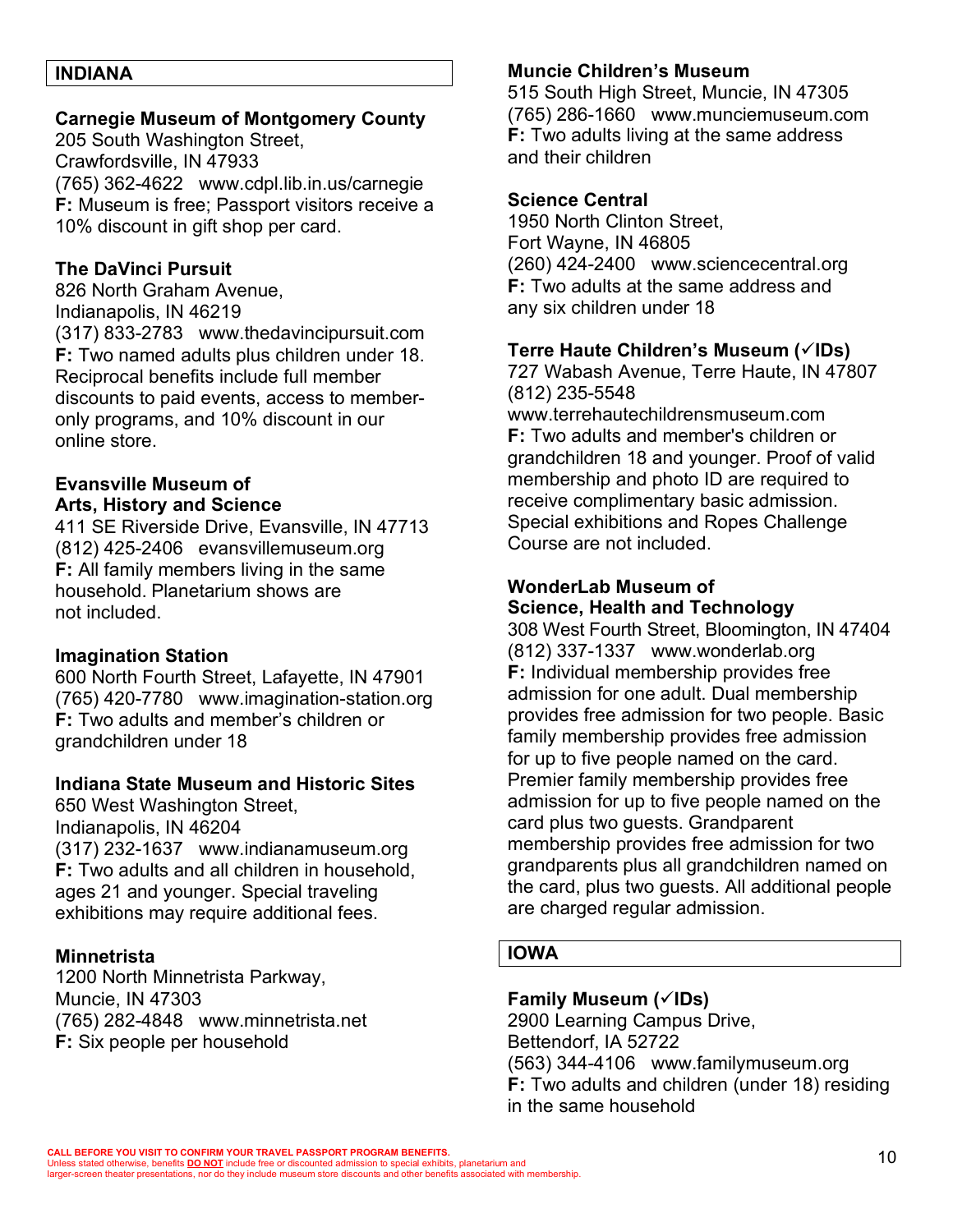## **Grout Museum District: Bluedorn Science Imaginarium**

322 Washington Street, Waterloo, IA 50701 (319) 234-6357 www.groutmuseumdistrict.org **F:** Membership holder and immediate family

## **Putnam Museum and Science Center**

1717 West 12th Street, Davenport, IA 52804 (563) 324-1933 www.putnam.org **F:** Two adults and three children living at the home address. Free admission does not include theater.

#### **Science Center of Iowa and**  Blank **IMAX** Dome Theater ( $\check{\mathsf{S}}$ IDs)

401 West Martin Luther King Jr. Parkway, Des Moines, IA 50309 (515) 274-6868 www.sciowa.org **F:** Two adults and two children 18 and younger residing in the same household; additional members charged the discounted nonmember rate.

# **University of Northern Iowa Museum**

1227 West 27th Street, Cedar Falls, IA 50614 (319) 273-2188 www.library.uni.edu/museum **F:** Membership holder and immediate family

# **KANSAS**

# **Cosmosphere**

1100 North Plum, Hutchinson, KS 67501 (620) 662-2305 www.cosmo.org **F:** Passport visitor families receive free admission to the Hall of Space Museum.

# **Exploration Place, The Sedgwick County Science and Discovery Center (** $\checkmark$ **IDs)**

300 North McLean Boulevard, Wichita, KS 67203 (316) 660-0600 www.exploration.org **F:** Two adults in the same household and all dependent children under 18/unmarried grandchildren under 18. Free admission limited to general exhibit areas; does not include dome theater and planetarium, or exhibits with an additional fee.

# **Flint Hills Discovery Center (** $\check{\text{C}}$ **IDs)**

315 South 3rd Street, Manhattan, KS 66502 (785) 587-2726 www.flinthillsdiscovery.org **F:** Two adults and up to four children named on membership card

# **Sternberg Museum of Natural History**

Fort Hays State University, 3000 Sternberg Drive, Hays, KS 67601 (785) 628-5516 sternberg.fhsu.edu **F:** Two adults and children 17 and under residing in the same household, or two grandparents and grandchildren 17 and under

# **University of Kansas Natural History Museum**

1345 Jayhawk Boulevard, Lawrence, KS 66045 (785) 864-4450 naturalhistory.ku.edu **F:** All members of a single household

# **KENTUCKY**

# **East Kentucky Science Center & Planetarium**

One Bert T. Combs Drive, Prestonsburg, KY 41653 (606) 889-8260 www.bigsandy.kctcs.edu/EKSC **F:** Free admission for up to four family members

# **Highlands Museum & Discovery Center, Inc.**

1620 Winchester Avenue, Ashland, KY 41101 (606) 329-8888 www.highlandsmuseum.com **F:** Immediate family living in one household

# **Hopewell Museum**

800 Pleasant Street, Paris, KY 40361 (859) 987-7274 www.hopewellmuseum.org **F:** Two adults and children or grandchildren under 18

# **Kentucky Science Center**

727 West Main Street, Louisville, KY 40202 (502) 561-6100 www.KYScienceCenter.org **F:** Two adults and up to four children, 18 and under, listed on the membership card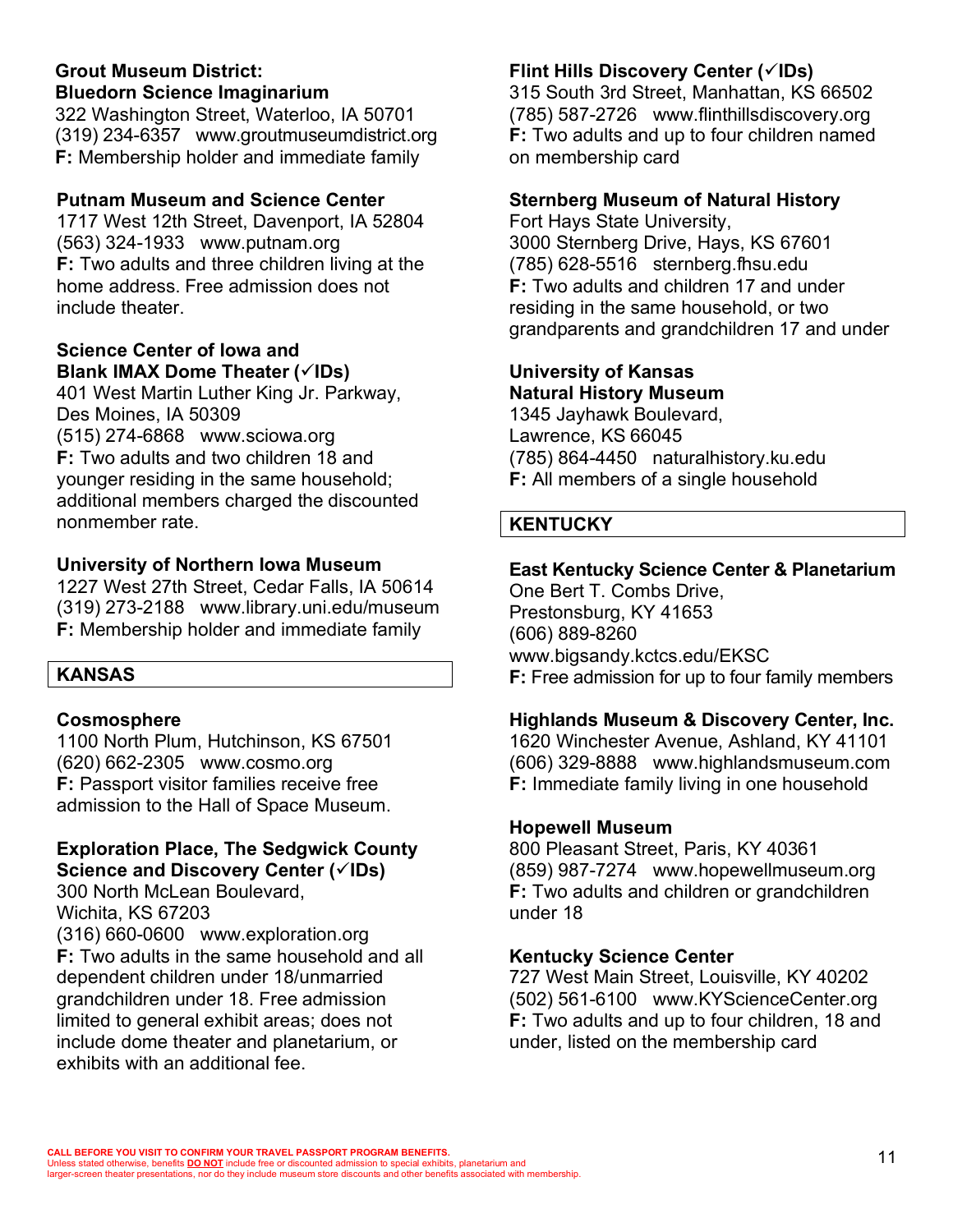# **The Living Arts & Science Center (**ü**IDs)**

362 North Martin Luther King Boulevard, Lexington, KY 40508 (859) 252-5222 www.lasclex.org **F:** Two adults and up to three children living in the same household. Museum is free; Passport visitors receive a 10% discount on museum store purchases.

#### **Owensboro Museum of Science and History**

122 East 2nd Street, Owensboro, KY 42303 (270) 687-2732 www.owensboromuseum.com **F:** Family up to six members. Exhibit hall fee waived and 10% discount on museum store purchases.

## **River Discovery Center**

117 South Water Street, Paducah, KY 42001 (270) 575-9958 www.riverdiscoverycenter.org **F:** Up to two adults and up to four children under 18 in the household. Must provide proof of membership and show ID.

# **LOUISIANA**

## **Lafayette Science Museum**

433 Jefferson Street, Lafayette, LA 70501 (337) 291-5544

www.lafayettesciencemuseum.org **F:** Free admission for card holder and three additional people. Children 3 and under are free.

## **Louisiana Art and Science Museum**

100 South River Road, Baton Rouge, LA 70802 (225) 344-5272 www.lasm.org **F:** Free admission to museum and planetarium galleries, and discounted admission to special exhibits and planetarium shows, for up to six people

# **Louisiana Children's Museum**

420 Julia Street, New Orleans, LA 70130 (504) 523-1357 www.lcm.org **F:** Number of visitors admitted by home museum membership (up to eight people)

# **Sci-Port Discovery Center (√IDs)**

820 Clyde Fant Parkway, Shreveport, LA 71101 (318) 424-3466 www.sci-port.org **F:** Four people, at least one adult, residing in the same household. Must present photo ID. Does not include IMAX. Membership expiration date information is required.

# **MAINE**

#### **Children's Discovery Museum, Maine**

171 Capitol Street, Suite 2, Augusta, ME 04330 (207) 622-2209 www.childrensdiscoverymuseum.org **F:** Up to four people admitted (children or adults), all of whom must be named on the membership card

## **Maine Discovery Museum**

74 Main Street, Bangor, ME 04401 (207) 262-7200 www.mainediscoverymuseum.org **F:** Up to four people. One adult must be listed on the membership card and present photo ID. Good for general admission only.

# **MARYLAND**

## **College Park Aviation Museum**

1985 Corporal Frank Scott Drive, College Park, MD 20740 (301) 864-6029 www.collegeparkaviationmuseum.com **F:** Up to six family members

## **Discovery Station at Hagerstown, Inc.**

101 West Washington Street, Hagerstown, MD 21740 (301) 790-0076 www.discoverystation.org **F:** Up to eight people (adults and children) as listed on the membership card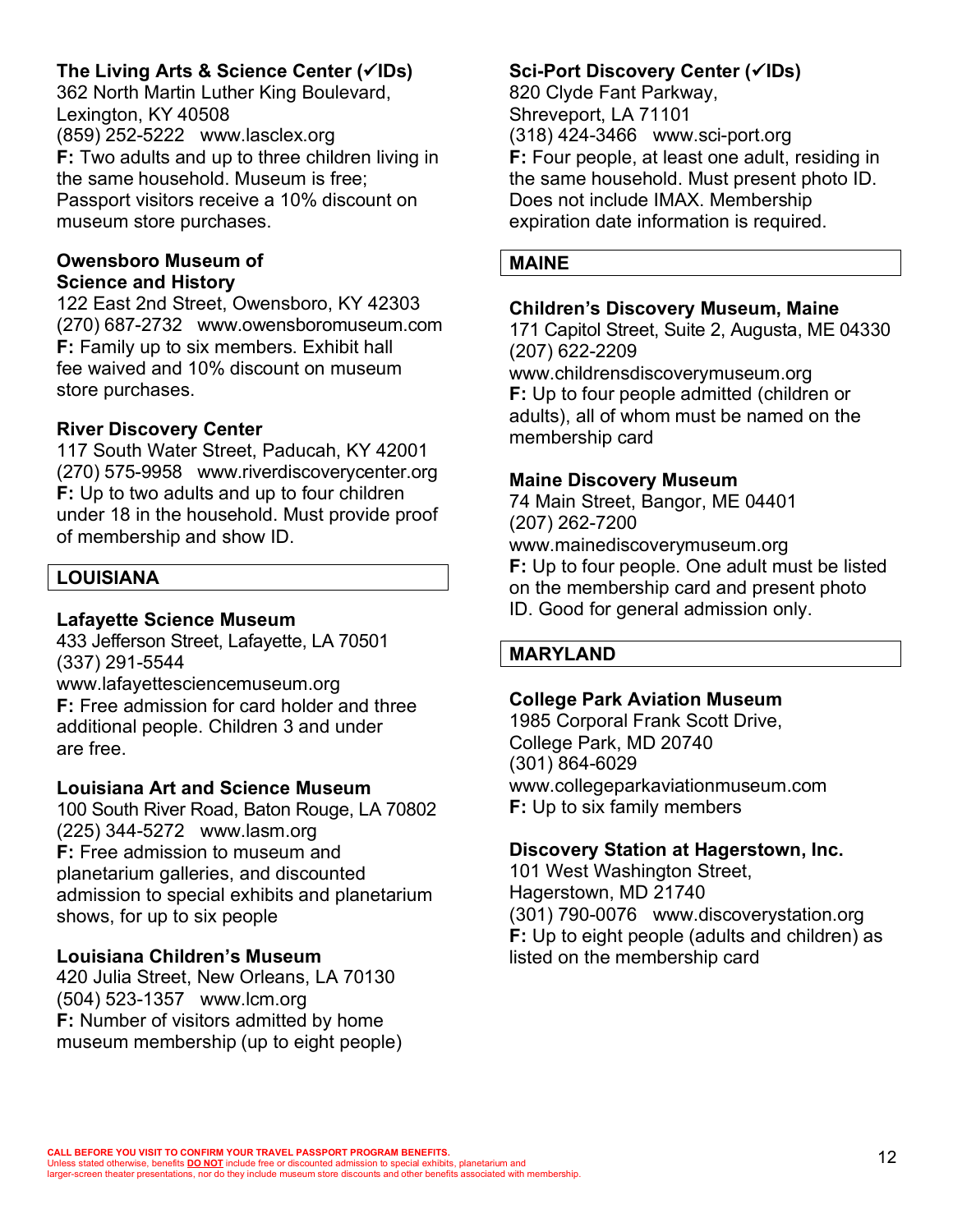# **Maryland Science Center (√IDs)**

601 Light Street, Baltimore, MD 21230 (410) 685-5225

www.marylandsciencecenter.org **F:** Visitors show their member card and out-ofstate photo ID. Four people, one of whom must be a cardholder. Free admission limited to permanent museum galleries only. Fees will be assessed for IMAX tickets and certain traveling exhibits. Reciprocal admission is not valid for Maryland residents presenting their out-of-state Passport-affiliated member card.

## **MASSACHUSETTS**

## **Berkshire Museum**

39 South Street, Route 7, Pittsfield, MA 01201 (413) 443-7171 www.berkshiremuseum.org **F:** Two adults named on card (photo ID required) and up to four children under 18. There is no discount at the museum shop for guests who are not Berkshire Museum members.

## Boston Children's Museum ( $\checkmark$ IDs)

308 Congress Street, Boston, MA 02210 (617) 426-6500 www.bostonchildrensmuseum.org **F:** Children and the adults who care for them, up to four people

## **EcoTarium**

222 Harrington Way, Worcester, MA 01604 (508) 929-2700 www.ecotarium.org **F:** Free general admission for up to four guests. At least one person must be named on the membership card presented. One guest must be at least 14 or older.

# **Harvard Museums of**

**Science & Culture (**ü**IDs)**

26 Oxford Street, Cambridge, MA 02138 (617) 495-3045 hmsc.harvard.edu **F:** Two adults and two children living at the same address, one adult named on the membership card

## **Museum of Science**

1 Science Park, Boston, MA 02114 (617) 723-2500 www.mos.org **F:** Up to four people depending on the level of membership. One of the people must be named on membership card. Children under 3 are always free. Exhibit halls admission only; no other discounts apply.

## **Springfield Museums**

21 Edwards Street, Springfield, MA 01103 (800) 625-7738 www.springfieldmuseums.org **F:** Two adults and two children under 18. Free general admission only; does not include special exhibit or planetarium fees.

#### **Woods Hole Oceanographic Institution**

Exhibit Center, 15 School Street, Woods Hole, MA 02543 (508) 289-2700 www.whoi.edu **F:** Two adults and two children. Passport visitors receive 10% discount on museum shop purchases (does not apply to books).

## **MICHIGAN**

#### **Air Zoo (**ü**IDs)**

6151 Portage Road, Portage, MI 49002 (269) 382-6555 www.airzoo.org **F:** Two adults and all children under 18 living in the same household

#### **Alden B. Dow Museum of Science & Art**

1801 West St. Andrews Road, Midland, MI 48640 (989) 631-5930 www.midlandcenter.org **F:** Two adult members (parents or grandparents) and two children or grandchildren 18 and younger

## **Ann Arbor Hands-On Museum**

220 East Ann Street, Ann Arbor, MI 48104 (734) 995-5439 www.aahom.org **F:** Two adults named on the card (photo ID required) and their children under 18, or two grandparents named on the card (photo ID required) and their grandchildren under 18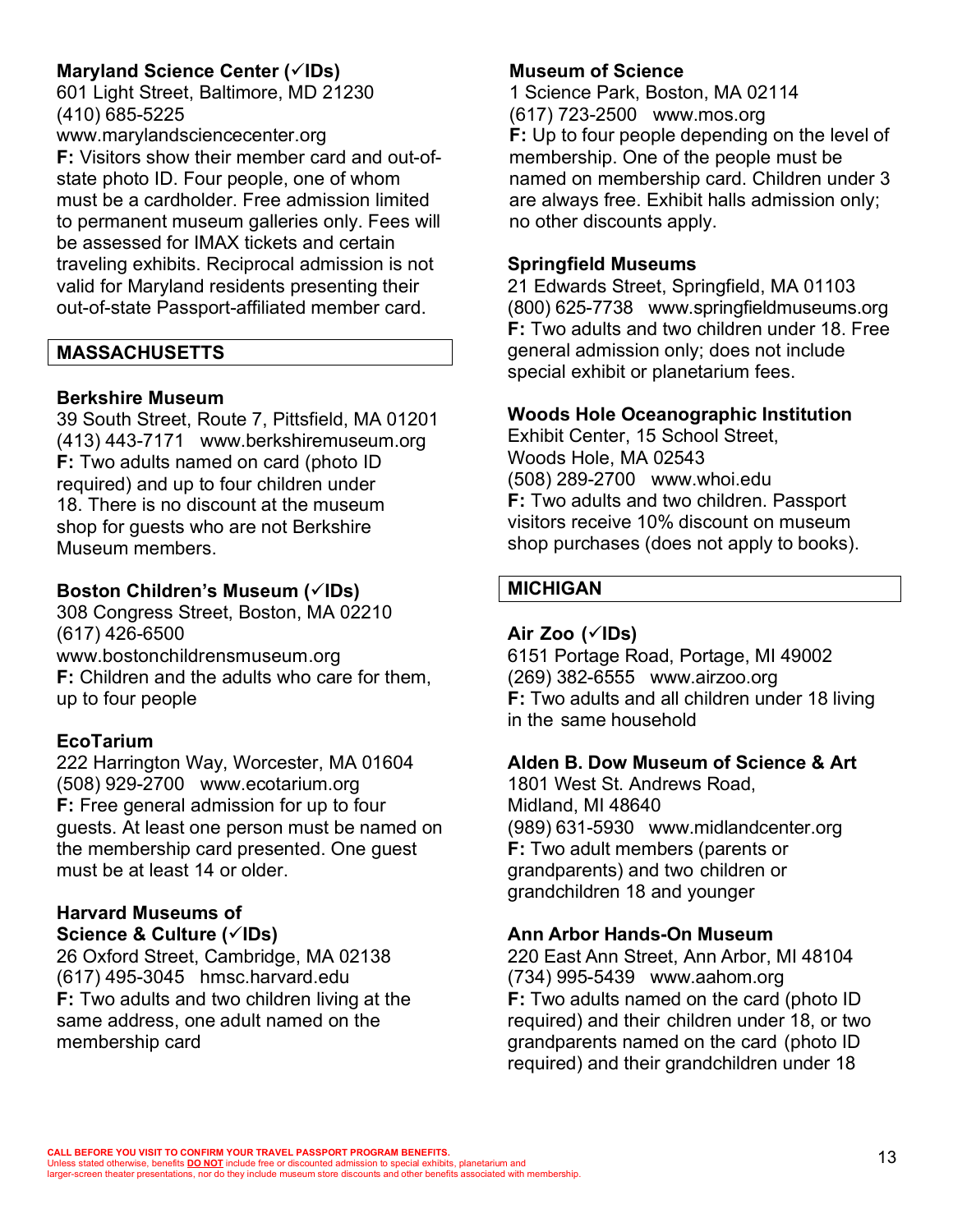# **Cranbrook Institute of Science**

39221 Woodward Avenue, Bloomfield Hills, MI 48304 (248) 645-3245 science.cranbrook.edu **F:** Two adults and all children under 18 living in the same household, or two grandparents and all grandchildren

## **Flint Children's Museum**

1602 West University Avenue, Flint, MI 48504 (810) 767-5437 www.flintchildrensmuseum.org **F:** Two adults and up to four children named on membership card

## **Grand Rapids Public Museum**

272 Pearl Street, NW, Grand Rapids, MI 49504 (616) 929-1700 www.grpm.org **F:** Two adults and all children 17 and younger, all residing in the same household. Nonmember rates apply to planetarium, carousel, and special exhibits.

# **Impression 5 Science Center (√IDs)**

200 Museum Drive, Lansing, MI 48933 (517) 485-8116 www.impression5.org **F:** Two adults named on the card (photo ID required) and their children or grandchildren under 18

## **Kingman Museum**

175 Limit Street, Battle Creek, MI 49037 (269) 965-5117 www.kingmanmuseum.org **F:** Any six family members; includes planetarium shows.

# **Michigan Science Center (√IDs)**

5020 John R. Street, Detroit, MI 48202 (313) 577-8400 www.mi-sci.org **F:** Two adults and two children

# **Sloan\*Longway**

4190 East Court Street, Burton, MI 48509 (Sloan Museum is located inside Courtland Center, accessible through the East Court Street entrance, right next to El Cozumel Mexican Grill.)

(810) 237-3450 www.sloanlongway.org

**F:** One household (immediate family) with one, but no more than two, adults and all children 18 and under, or two grandparents and all their grandchildren 18 and under. Passport visitors may pay an additional fee for Sloan Museum temporary exhibits and shows at Longway Planetarium, 1310 East Kearsley Street, Flint, MI 48503. See website for details.

#### **University of Michigan Museum of Natural History**

Biological Sciences Building, 1105 North University Avenue, Ann Arbor, MI 48109 (734) 764-0478 lsa.umich.edu/ummnh **F:** Two adults and up to four children under 18 living in the same household. Museum is free; Passport visitors receive a 10% discount on museum store purchases.

## **USS Silversides Submarine Museum**

1346 Bluff Street, Muskegon, MI 49441 (231) 755-1230 www.silversidesmuseum.org **F:** Family of four or fewer; two adults, two children

## **Yankee Air Museum**

47884 D Street, Belleville, MI 48111 (734) 483-4030 www.yankeeairmuseum.org **F:** Two adults and all children under 18 living in the same household

## **MINNESOTA**

## **The Bakken Museum (**ü**IDs)**

3537 Zenith Avenue South, Minneapolis, MN 55416 (612) 926-3878 www.thebakken.org **F:** Two adults and all children under 18 living in the same household

# **Bell Museum (**ü**IDs)**

University of Minnesota, 2088 Larpenteur Avenue West, St. Paul, MN 55113 (612) 626-9660 www.bellmuseum.umn.edu **F:** Free general gallery admission for two adults and their dependent children/ grandchildren 21 and under (up to four children). Planetarium shows are not included.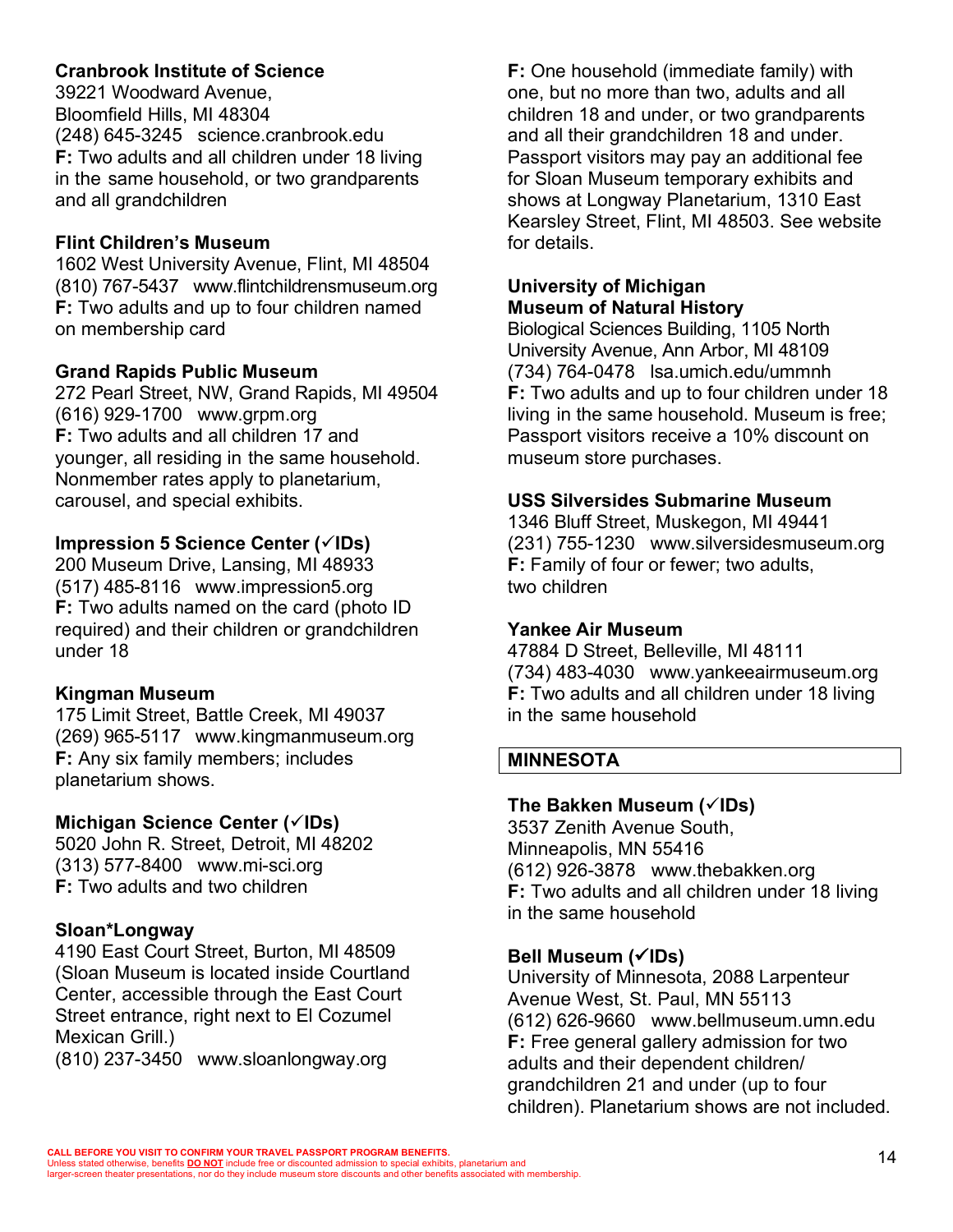# **Duluth Children's Museum (**ü**IDs)**

115 South 29th Avenue West, Duluth, MN 55806 (218) 733-7543 www.duluthchildrensmuseum.org **F:** Two adults and all children in the same household; two adults and all grandchildren under one membership

## **Headwaters Science Center**

413 Beltrami Avenue, NW, Bemidji, MN 56601 (218) 444-4472 www.hscbemidji.org **F:** Up to 10 family members living in the same household, or grandparents and all of their grandchildren 17 or younger

## **Historical and Cultural Society of Clay County**

Hjemkomst Center, 202 1st Avenue North, Moorhead, MN 56560

(218) 299-5511 www.hcscconline.org **F:** Two parents and their children 17 and under. Includes Viking Ship, Stave Church, and history and traveling exhibits.

# **Lake Superior Zoo**

7210 Fremont Street, Duluth, MN 55807 (218) 730-4500 www.lszooduluth.org **F:** One or two adults named on the card residing at the same address and their children under age 18

# **Science Museum of Minnesota**

120 West Kellogg Boulevard, St. Paul, MN 55102 (651) 221-9444 www.smm.org **F:** Two adults and dependent children under 18

## **The Works Museum (**ü**IDs)**

9740 Grand Avenue, Bloomington, MN 55420 (952) 888-4262 www.theworks.org **F:** Two adults and their children under 18 within household

# **MISSISSIPPI**

## **Mississippi Museum of Natural Science**

2148 Riverside Drive, Jackson, MS 39202 (601) 576-6000 www.mdwfp.com/museum **F:** Nuclear family of parents and their children, or grandparents and their grandchildren

## **MISSOURI**

#### **Bootheel Youth Museum**

700A North Douglass, Malden, MO 63863 (573) 276-3600 www.bootheelyouthmuseum.org **F:** Two adults and all children under 18 in household

## **Discovery Center of Springfield, Inc.**

438 East St. Louis Street, Springfield, MO 65806 (417) 862-9910 www.discoverycenter.org **F:** Honors home museum's definition of family (as stated by number in family listed on card). Additional visitors must pay general admission.

## **Saint Louis Science Center**

5050 Oakland Avenue, St. Louis, MO 63110 (314) 289-4400 www.slsc.org **F:** Museum is free; Passport visitors with a valid membership card receive one free parking ticket and six free tickets to a Discovery Room session and/or a planetarium show. Visitors may also receive \$1-off tickets to the OMNIMAX theater and special exhibitions.

# **Science City at Union Station**

30 West Pershing Road, Kansas City, MO 64108 (816) 460-2020 www.sciencecity.com **F:** Number of people on membership, e.g., family of four. Free admission limited to Science City.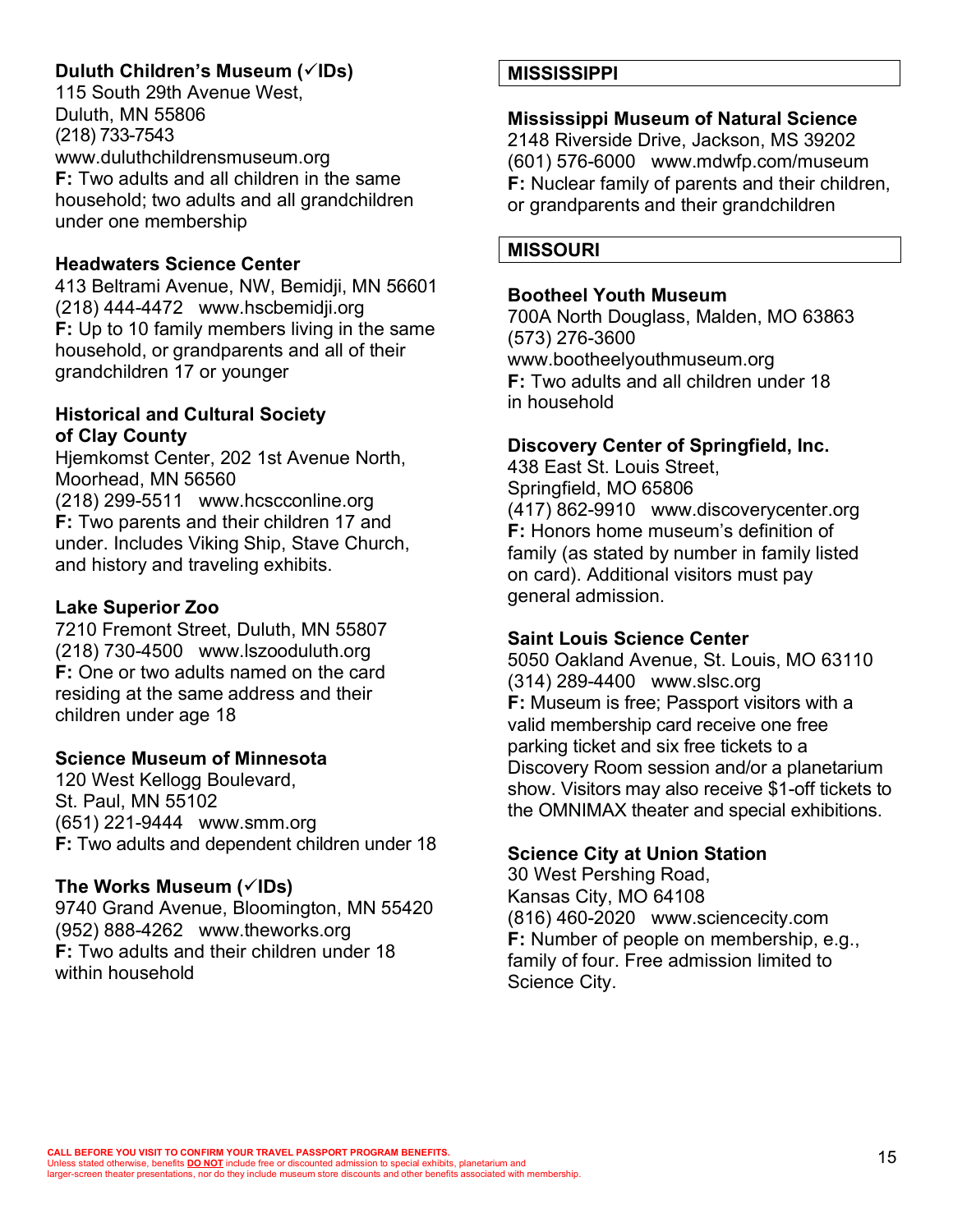#### **MONTANA**

#### **ExplorationWorks**

995 Carousel Way, Helena, MT 59601 (406) 457-1800 www.explorationworks.org **F:** Two adults and their dependent children under 18

## **Montana Natural History Center**

120 Hickory Street, Suite A, Missoula, MT 59801 (406) 327-0405 www.montananaturalist.org **F:** Two adults plus children under 18

#### **Museum of the Rockies**

Montana State University, 600 West Kagy Boulevard, Bozeman, MT 59717 (406) 994-2251 www.museumoftherockies.org **F:** Two adults, plus children or grandchildren under 18

#### **spectrUM Discovery Area**

812 Toole Avenue, Missoula, MT 59802 (406) 728-STEM (7836) www.spectrum.umt.edu **F:** Two adults and their dependent children

#### **NEBRASKA**

#### **Edgerton Explorit Center**

208 16th Street, Aurora, NE, 68818 (402) 694-4032 www.edgerton.org **F:** Immediate family residing in the same household

## **Hastings Museum (√IDs)**

1330 North Burlington Avenue, Hastings, NE 68901 (402) 461-4629 www.hastingsmuseum.org **F:** All member perks listed on website for one or two adults and all children under 21

#### **Omaha Children's Museum (**ü**IDs)**

500 South 20th Street, Omaha, NE 68102 (402) 342-6164 www.ocm.org **F:** Two adults and their dependent children

#### **University of Nebraska State Museum of Natural History**

645 North 14th Street, South of 14th and Vine, University of Nebraska-Lincoln, Morrill Hall, Lincoln, NE 68588

(402) 472-2642 www.museum.unl.edu **F:** Two adults and their dependent children up to 18 living in the same household, or two grandparents and their grandchildren up to 18. Passport visitors receive a 10% discount on museum store purchases.

## **NEVADA**

#### **Fleischmann Planetarium and Science Center (**ü**IDs)**

1664 North Virginia Street, Reno, NV 89557 (775) 784-4812 www.planetarium.unr.edu **F:** Two adults and up to four children under 18 receive half price on shows and exhibit admission and a 10% discount on museum store purchases.

#### **Las Vegas Natural History Museum (√IDs)**

900 Las Vegas Boulevard North, Las Vegas, NV 89101 (702) 384-3466 www.lvnhm.org **F:** Two adults and two children

## **Terry Lee Wells**

**Nevada Discovery Museum (**ü**IDs)** 490 South Center Street, Reno, NV 89501 (775) 786-1000 www.nvdm.org **F:** Family of four people

#### **NEW HAMPSHIRE**

#### **The Children's Museum of New Hampshire**

6 Washington Street, Dover, NH 03820 (603) 742-2002 www.childrens-museum.org **F:** Up to four immediate family members whose names are printed on the membership card; adults must have ID. No other discounts apply. Excludes Boston Children's Museum and Harvard Museums of Science & Culture.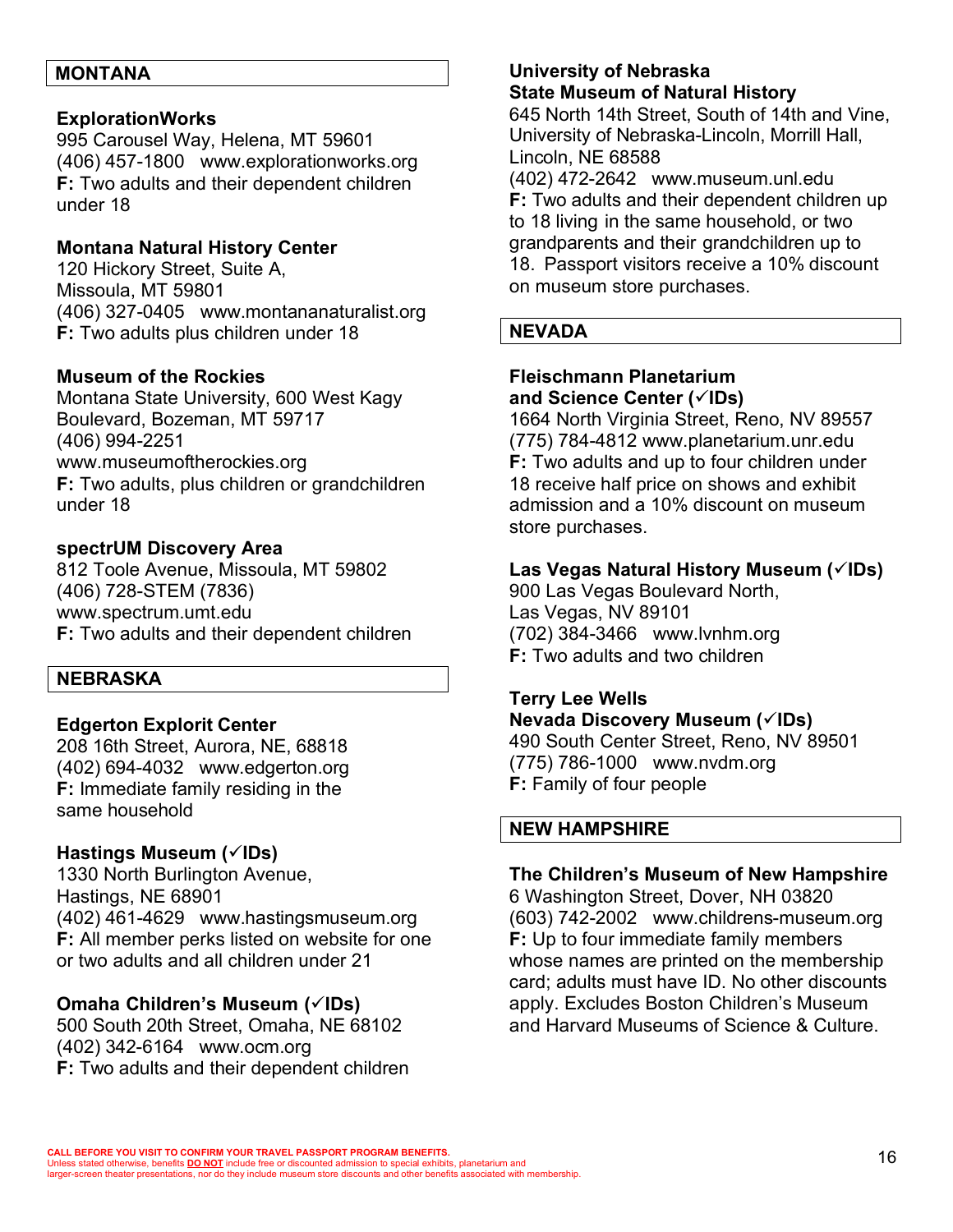## **McAuliffe-Shepard Discovery Center**

2 Institute Drive, Concord, NH 03301 (603) 271-7827 www.starhop.com **F:** Member cardholder must be present, and up to three guests, for exhibit gallery only. No other discounts apply.

## **Mount Washington Observatory**

2779 White Mountain Highway, North Conway, NH 03860 (603) 356-2137 www.mountwashington.org **F:** Two adults and up to four children (children under 6 are always free).

## **SEE Science Center**

200 Bedford Street, Manchester, NH 03101 (603) 669-0400 www.see-sciencecenter.org **F:** Up to four people

## **NEW JERSEY**

## **Liberty Science Center (√IDs)**

Liberty State Park, 222 Jersey City Boulevard, Jersey City, NJ 07305 (201) 200-1000 www.lsc.org **F:** Two adults and four children

## **New Jersey State Museum**

205 West State Street, Trenton, NJ 08608 (609) 292-6464 www.statemuseum.nj.gov **F:** Two adults in the household and their minor children or grandchildren. Museum is free; Passport visitors receive 10% museum store discount.

## **NEW MEXICO**

#### **Bradbury Science Museum, Los Alamos National Laboratory**

15th and Central, Los Alamos, NM 87545 (505) 667-4444 www.lanl.gov/museum **F:** Two adults and children under 18 residing in the same household. Museum is free; Passport visitors receive a souvenir/gift (one per family).

## **Explora**

1701 Mountain Road, NW, Albuquerque, NM 87104 (505) 224-8300 www.explora.us **F:** Two adults and four children under 18. Passport visitors receive a 10% discount on museum store purchases.

#### **Farmington Museum**

3041 East Main Street, Farmington, NM 87402 (505) 599-1174 www.farmingtonmuseum.org **F:** Museum is free; Passport visitors receive a 10% discount on museum store purchases. Fees are assessed for select traveling exhibits.

#### **Las Cruces Museum of Nature and Science**

411 North Main Street, Las Cruces, NM 88001 (575) 522-3120 www.las-cruces.org/departments/ quality-of-life/museum-system/ museum-of-nature-and-science **F:** Two adults and all of their children under 18, grandparents. Museum is free; Passport visitors receive a 10% discount on museum store purchases.

## **National Museum of Nuclear Science & History**

601 Eubank Boulevard, SE, Albuquerque, NM 87123 (505) 245-2137 www.nuclearmuseum.org **F:** Two adults and two children

**New Mexico Museum of Natural History and Science (**ü**IDs)**

1801 Mountain Road, NW, Albuquerque, NM 87104 (505) 841-2800 www.nmnaturalhistory.org **F:** Two adults and up to four children under 18

## **The New Mexico Museum of Space History**

3198 State Route 2001, Alamogordo, NM 88310 (575) 437-2840 www.nmspacemuseum.org **F:** Parents and their children 18 and under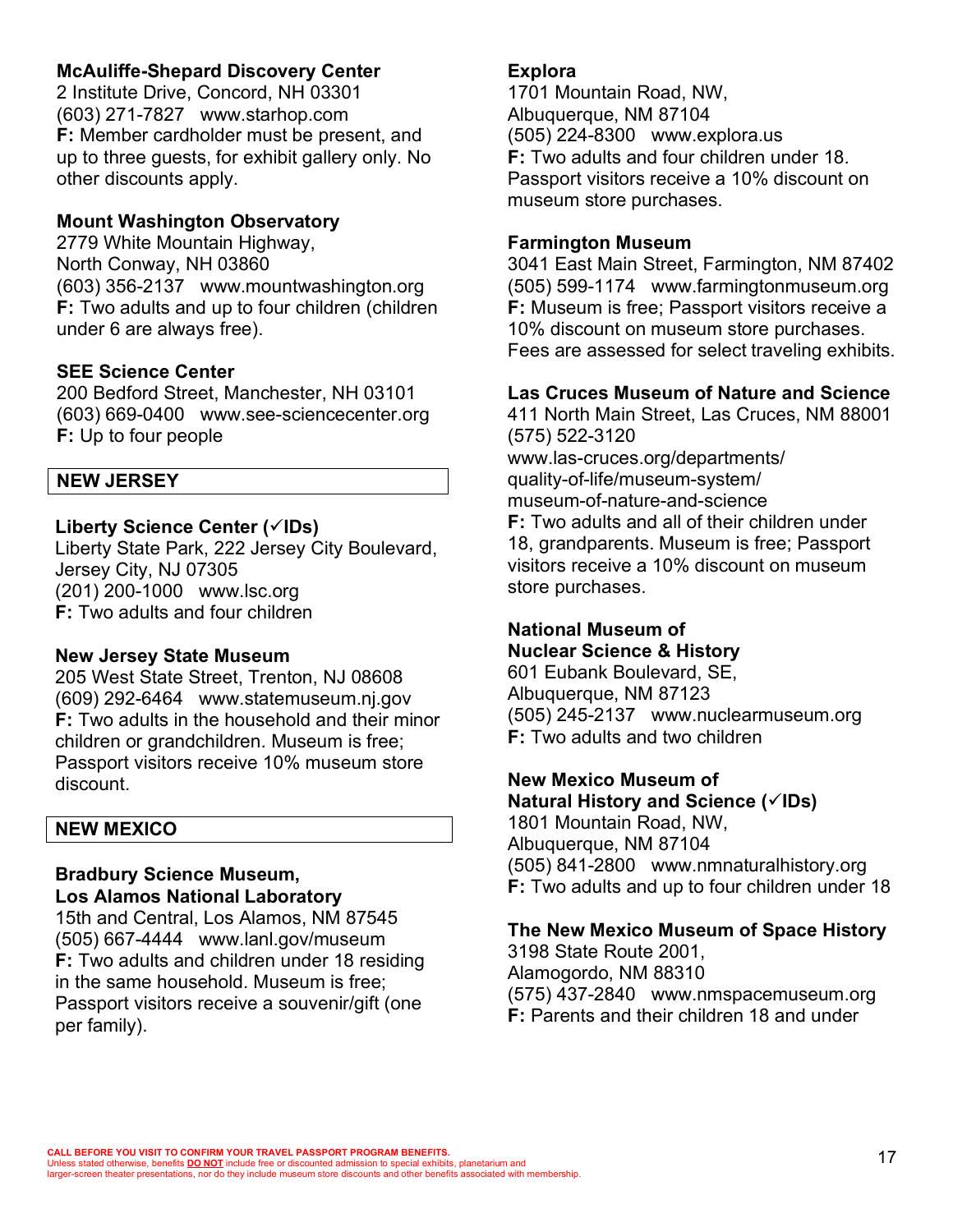#### **NEW YORK**

#### **A.J. Read Science Discovery Center**

Netzer Administration Building, SUNY College at Oneonta, Oneonta, NY 13820 (607) 436-2011 www.oneonta.edu/academics/sdc **F:** No restrictions. Museum is free; Passport visitors receive free admission to special events.

#### **Brooklyn Children's Museum (**ü**IDs)**

145 Brooklyn Avenue, Brooklyn, NY 11213 (718) 735-4400 www.brooklynkids.org **F:** Two adults and up to four children under 16

#### **Buffalo Museum of Science**

1020 Humboldt Parkway, Buffalo, NY 14211 (716) 896-5200 www.sciencebuff.org **F:** Parents or grandparents with their children or grandchildren under 18. Includes Tifft Nature Preserve, 1200 Fuhrmann Boulevard, Buffalo, NY 14203; (716) 825-6397.

## **Children's Museum of Science and Technology**

250 Jordan Road, Troy, NY 12180 (518) 235-2120 www.cmost.com **F:** Two adults and all dependent children under 18

## **The Corning Museum of Glass**

One Museum Way, Corning, NY 14830 (516) (800) 732-6845 www.cmog.org **F:** Two adults and all children 17 and under. Passport visitors receive 15% off regularly priced items in museum shops; discount excludes online purchases, Make Your Own Glass, and café purchases.

## **Cradle of Aviation**

Charles Lindbergh Boulevard, Garden City, NY 11530 (516) 572-4062 www.cradleofaviation.org **F:** Up to six people in the household

# **Intrepid Sea, Air & Space Museum (**ü**IDs)**

One Intrepid Square, 12th Avenue & West 46th Street, New York, NY 10036 (212) 245-0072 www.intrepidmuseum.org **F:** Two adults and four children under 18

#### **Kopernik Observatory & Science Center**

698 Underwood Road, Vestal, NY 13850 (607) 748-3685 www.kopernik.org **F:** Two adults and their children living in the same household

#### **Long Island Children's Museum (√IDs)**

11 Davis Avenue, Garden City, NY 11530 (516) 224-5800 www.licm.org **F:** Up to four family members named on membership card (unescorted adults or children not permitted)

## **Long Island Explorium**

101 East Broadway, Port Jefferson, NY 11777 (631) 331-3277 longislandexplorium.org **F:** Up to four family members named on the membership card (unescorted adults or children not permitted).

## **Mid-Hudson Children's Museum (√IDs)**

75 North Water Street, Poughkeepsie, NY 12601 (845) 471-0589 www.mhcm.org **F:** Two adults and all children under 18 living in a single household

#### **Milton J. Rubenstein**

# **Museum of Science & Technology (MOST)**

500 South Franklin Street, Syracuse, NY 13202 (315) 425-9068 www.most.org **F:** Two adults, all children under 18 in the same household

## **miSci (Museum of Innovation and Science)**

15 Nott Terrace Heights, Schenectady, NY 12308 (518) 382-7890 www.misci.org **F:** Two adults and all dependent children under 18 living in the same household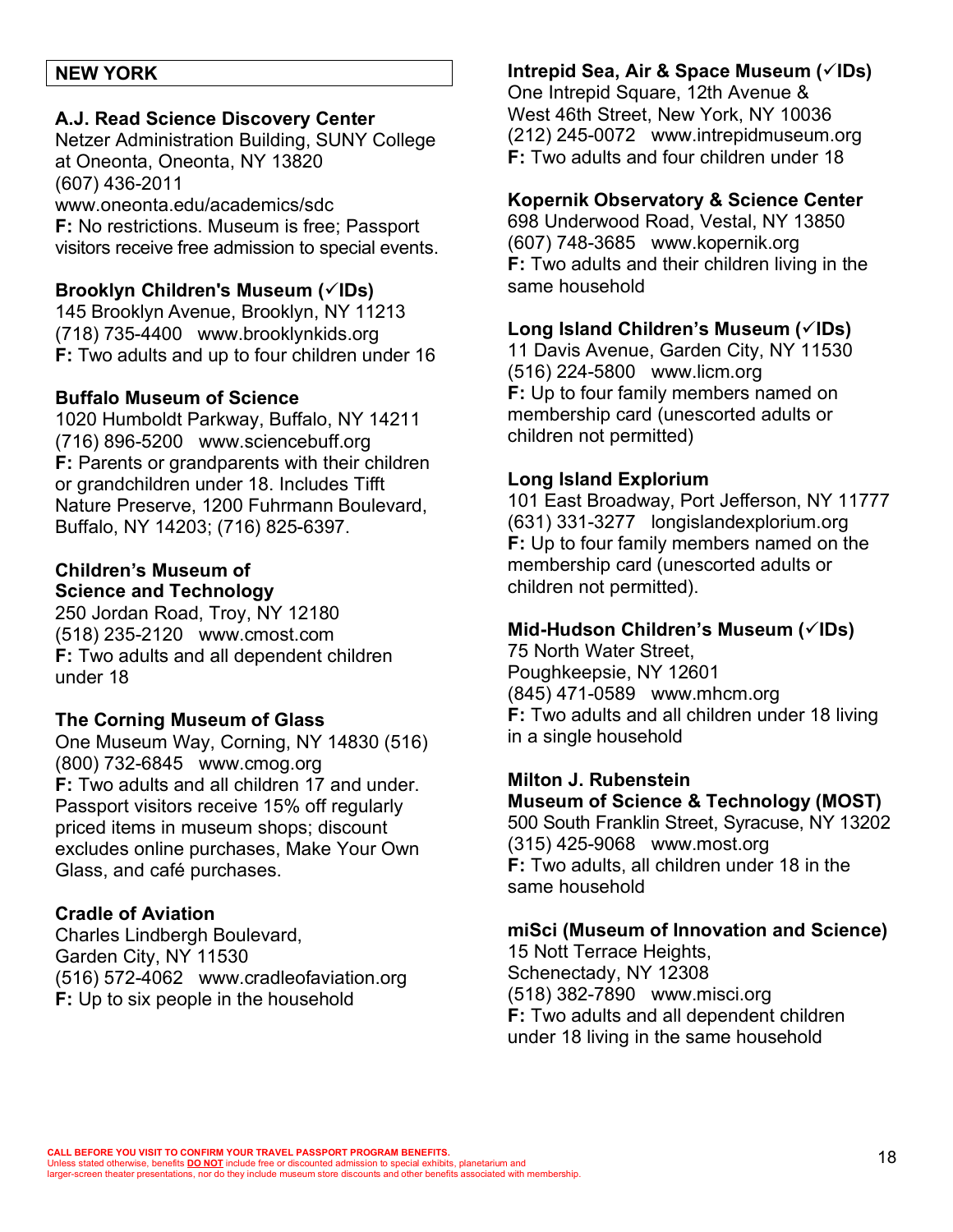# **Museum of the Earth at the Paleontological Research Institution**

1259 Trumansburg Road, Ithaca, NY 14850 (607) 273-6623 www.museumoftheearth.org **F:** Two adults and any number of children up to age 17 living in the immediate household

#### **National Museum of Mathematics (MoMath) (√IDs)**

11 East 26th Street, New York, NY 10010 (212) 542-0566 www.momath.org **F:** Two adults and up to four children under 18 residing in the same household; must be part of the same family.

# **New York Hall of Science (**ü**IDs)**

47-01 111th Street, Queens, NY 11368 (718) 699-0005 www.nysci.org **F:** Two adults and up to four children in household

## **New York Transit Museum**

99 Schermerhorn Street, Brooklyn, NY 11201 (718) 694-1600 www.nytransitmuseum.org **F:** Two adults and two children under 17. Museum Gallery Annex and Store at Grand Central Terminal (Shuttle Passage, next to the Station Master's Office) is free.

# **Roberson Museum and Science Center**

30 Front Street, Binghamton, NY 13905 (607) 772-0660 www.roberson.org **F:** Two named adults and all their children under 18 living in the same household

## **Rochester Museum & Science Center**

657 East Avenue, Rochester, NY 14607 (585) 697-1941 www.rmsc.org **F:** Up to two adults and their immediate financial dependents, e.g., children and adult parents, living in the same household. Regular admission fees apply to planetarium and nature center.

# **Sciencenter**

601 First Street, Ithaca NY 14850 (607) 272-0600 www.sciencenter.org **F:** Two adults and their children living in the same household. Valid photo ID required for adults.

# **Sci-Tech Center of Northern New York**

154 Stone Street, Watertown, NY 13601 (315) 788-1340 www.scitechcenter.org **F:** Two adults and their minor children, all living together

# **Staten Island Children's Museum (**ü**IDs)**

1000 Richmond Terrace, Staten Island, NY 10301 (718) 273-2060 www.sichildrensmuseum.org **F:** Two adults and up to four children under 17 with valid membership card

# **Wings of Eagles Discovery Center**

339 Daniel Zenker Drive, Horseheads, NY 14845 (607) 358-4247 www.wingsofeagles.com **F:** Two adults and three children. Includes 10% museum store discount.

# **NORTH CAROLINA**

## **Asheville Museum of Science**

43 Patton Avenue, Asheville, NC 28801 (828) 254-7162 ashevillescience.org **F:** Two adults and two children under 18

## **Cape Fear Museum of History & Science**

814 Market Street, Wilmington, NC 28401 (910) 798-4370 www.capefearmuseum.com **F:** Grandparents, parents, and children (under age 18) in the same family or household

## **Catawba Science Center (**ü**IDs)**

243 3rd Avenue, NE, Hickory, NC 28601 (828) 322-8169 www.catawbascience.org **F:** General admission for up to two adults (named on membership card; must present valid photo ID) and children 18 and under living in the same household. Premium exhibit areas, programs, and special events are excluded.

## **Discovery Place, Inc. (**ü**IDs)**

301 North Tryon Street, Charlotte, NC 28202 (704) 372-6261 www.discoveryplace.org **F:** Two adults and up to four children 18 or younger. Does not include Discovery Place KIDS.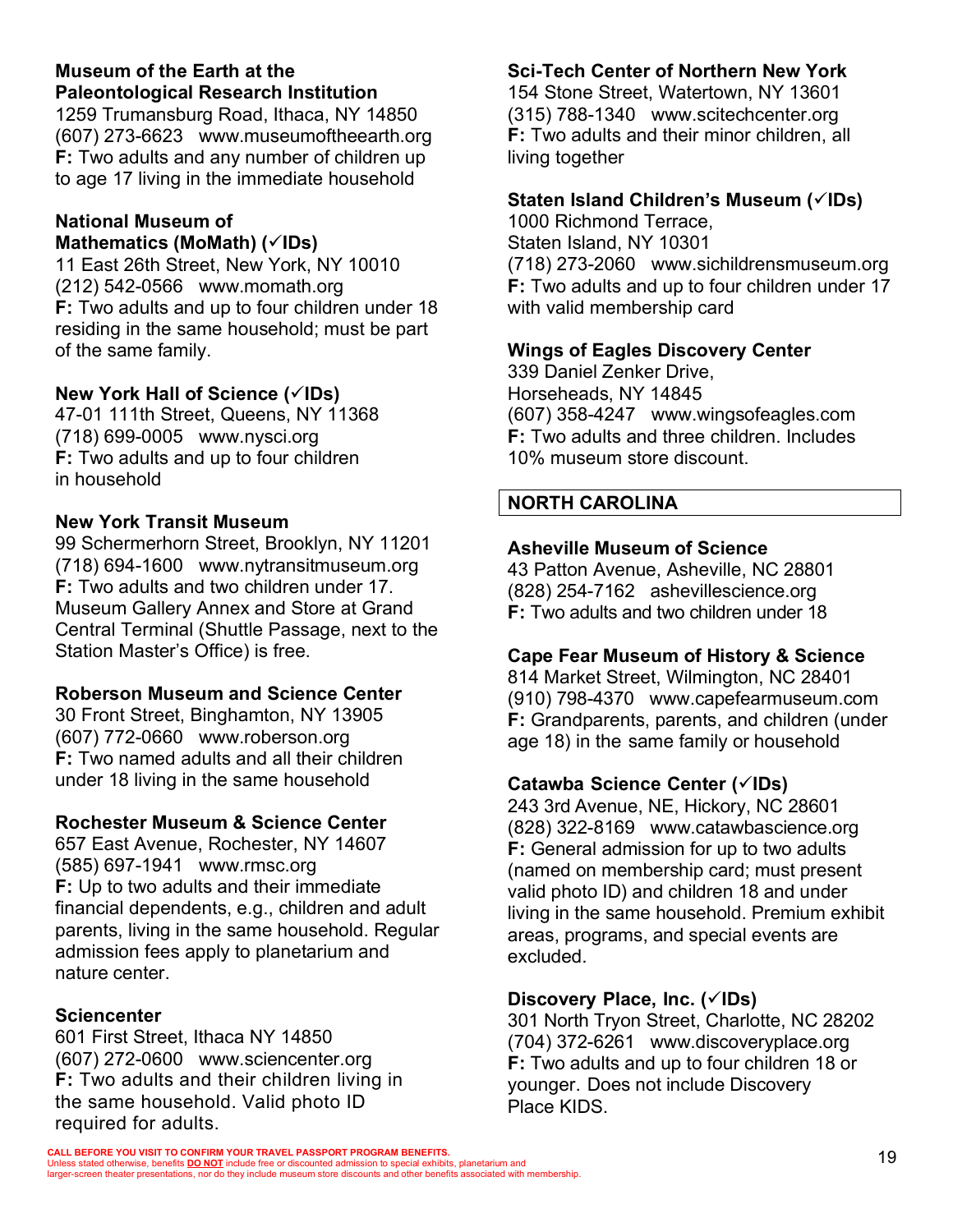## **Greensboro Science Center (**ü**IDs)**

4301 Lawndale Drive, Greensboro, NC 27455 (336) 288-3769 www.greensboroscience.org **F:** Two adults and their children under 18 (maximum four children)

#### **Imagination Station Science and History Museum**

224 East Nash Street, Wilson, NC 27893 (252) 291-5113 scienceandhistory.org **F:** Two adults and all children under 18 living in the same household

## **Imperial Centre for the Arts & Sciences (Children's Museum & Science Center)**

270 Gay Street, Rocky Mount, NC 27804 (252) 972-1167 imperialcentre.org **F:** Two adults and minor children living in the same household, or two grandparents and up to four minor grandchildren

# **Kaleideum North (√IDs)**

400 West Hanes Mill Road, Winston-Salem, NC 27105 (336) 767-6730 north.kaleideum.org **F:** Two adults and children under 19 residing in the same household. Includes Kaleideum Downtown, 390 South Liberty Street, Winston-Salem, NC 27101; (336) 723-9111.

# **Marbles Kids Museum (√IDs)**

201 East Hargett Street, Raleigh, NC 27601 (919) 834-4040 www.marbleskidsmuseum.org **F:** Up to six members of a single household

# **Morehead Planetarium**

#### **and Science Center (**ü**IDs)**

250 East Franklin Street, Chapel Hill, NC 27599 (919) 962-1236 www.moreheadplanetarium.org **F:** Five people living in the same household. Museum is free; Passport visitors receive 2-for-1 admission to all regularly scheduled shows.

# **Museum of Life and Science (**ü**IDs)**

433 West Murray Avenue, Durham, NC 27704 (919) 220-5429 www.lifeandscience.org **F:** Up to four people (children or adult). One adult listed on the membership card must be present with photo ID.

## **North Carolina Museum of Natural Sciences**

11 West Jones Street, Raleigh, NC 27601 (919) 707-9800 www.naturalsciences.org **F:** Two adults in the household and their minor children or grandchildren. Museum is free; Passport visitors receive admission to the special exhibits gallery at the member rate and a 10% discount on museum store purchases. Includes North Carolina Museum of Natural Sciences at Whiteville, 415 South Madison Street, Whiteville, NC 28472; (910) 914-4185.

## **North Carolina Transportation Museum Foundation**

411 South Salisbury Avenue, Spencer, NC 28159 (704) 636-2889 www.nctrans.org **F:** Immediate family members residing in same household; limit four. Passport visitors also receive free train rides (excluding special events).

# **Port Discover: Northeastern North Carolina's Center for Hands-On Science**

611 East Main Street, Elizabeth City, NC 27909 (252) 338-6117 www.portdiscover.org **F:** Up to six children ages 1-17; unlimited adults

## **Schiele Museum of Natural History and Planetarium, Inc. (**ü**IDs)**

1500 East Garrison Boulevard, Gastonia, NC 28054 (704) 866-6908 www.schielemuseum.org **F:** Two adults named on card and up to four children under 18 living in same household. Planetarium, classes, and special events are excluded.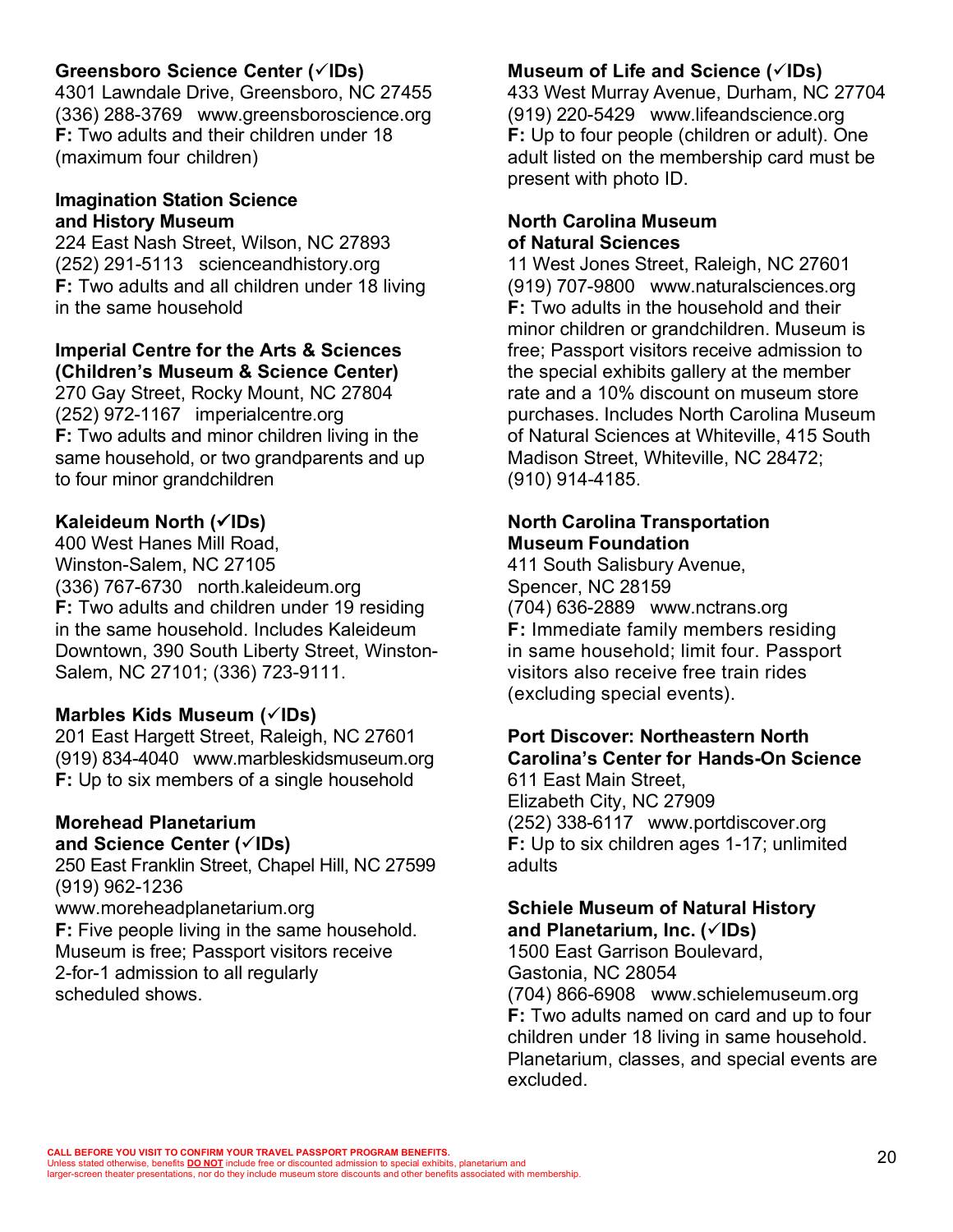## **Western North Carolina Nature Center**

75 Gashes Creek Road, Asheville, NC 28805 (828) 259-8080 wildwnc.org **F:** Two adults (named on card; must present a valid photo ID) and up to four children (17 or younger, in same household) or four grandchildren

#### **NORTH DAKOTA**

#### **Gateway to Science (**ü**IDs)**

1810 Schafer Street, Suite 1, Bismarck, ND 58501 (701) 258-1975 www.gatewaytoscience.org **F:** Two adults and children under 18 residing in the same household

**OHIO**

## **Boonshoft Museum of Discovery (** $\check{\mathsf{V}}$ **IDs)**

2600 DeWeese Parkway, Dayton, OH 45414 (937) 275-7431 www.boonshoftmuseum.org **F:** Two named adult cardholders and up to six of their children or grandchildren under 18 as listed on valid membership card. Does not include planetarium shows or discounts in the gift shop.

## **Cincinnati Museum Center (**ü**IDs)**

1301 Western Avenue, Cincinnati, OH 45203 (513) 287-7000 www.cincymuseum.org **F:** Two adults and up to four children 17 and under listed on the membership. Free admission is limited to the Museum of Natural History & Science. Photo ID is required for adults.

## **Cleveland Museum of Natural History (√IDs)**

1 Wade Oval Drive, Cleveland, OH 44106 (216) 231-4600 www.cmnh.org **F:** Two adults and all children 18 and under living in the same household, or two grandparents and all grandchildren 18 and under

## **COSI (**ü**IDs)**

333 West Broad Street, Columbus, OH 43215 (614) 228-2674 www.cosi.org **F:** Two adults and up to four children 18 and under living in one household, or two grandparents and up to four grandchildren 18 and under. Surcharge may be assessed for select American Museum of Natural History exhibitions and/or other experiences.

## **Great Lakes Science Center (**ü**IDs)**

601 Erieside Avenue, Cleveland, OH 44114 (216) 694-2000 www.greatscience.com **F:** Two adults named on membership card and up to four children or grandchildren under 18

## **Imagination Station, Toledo**

1 Discovery Way, Toledo, OH 43604 (419) 244-2674 www.imaginationstationtoledo.org **F:** Two adults and all children under 18 living in the same household

## **McKinley Presidential Library & Museum**

800 McKinley Monument Drive, NW, Canton, OH 44708 (330) 455-7043 www.mckinleymuseum.org **F:** Mother, father, and unmarried children under 18, or grandparents and unmarried grandchildren under 18 (two-generation limit)

## **SPI: Where Science and Play Intersect**

400 South Main Street, Mount Vernon, OH 43050 (740) 501-7616 www.SPI-MountVernon.org **F:** Related grandparents, parents, children; caregiver with child(ren)

## **The Works: Ohio Center for History, Art and Technology**

55 South First Street, Newark, OH 43055 (740) 349-9277 www.attheworks.org **F:** Two parents and up to four children under 18 living in the same household, or two grandparents and up to four grandchildren under 18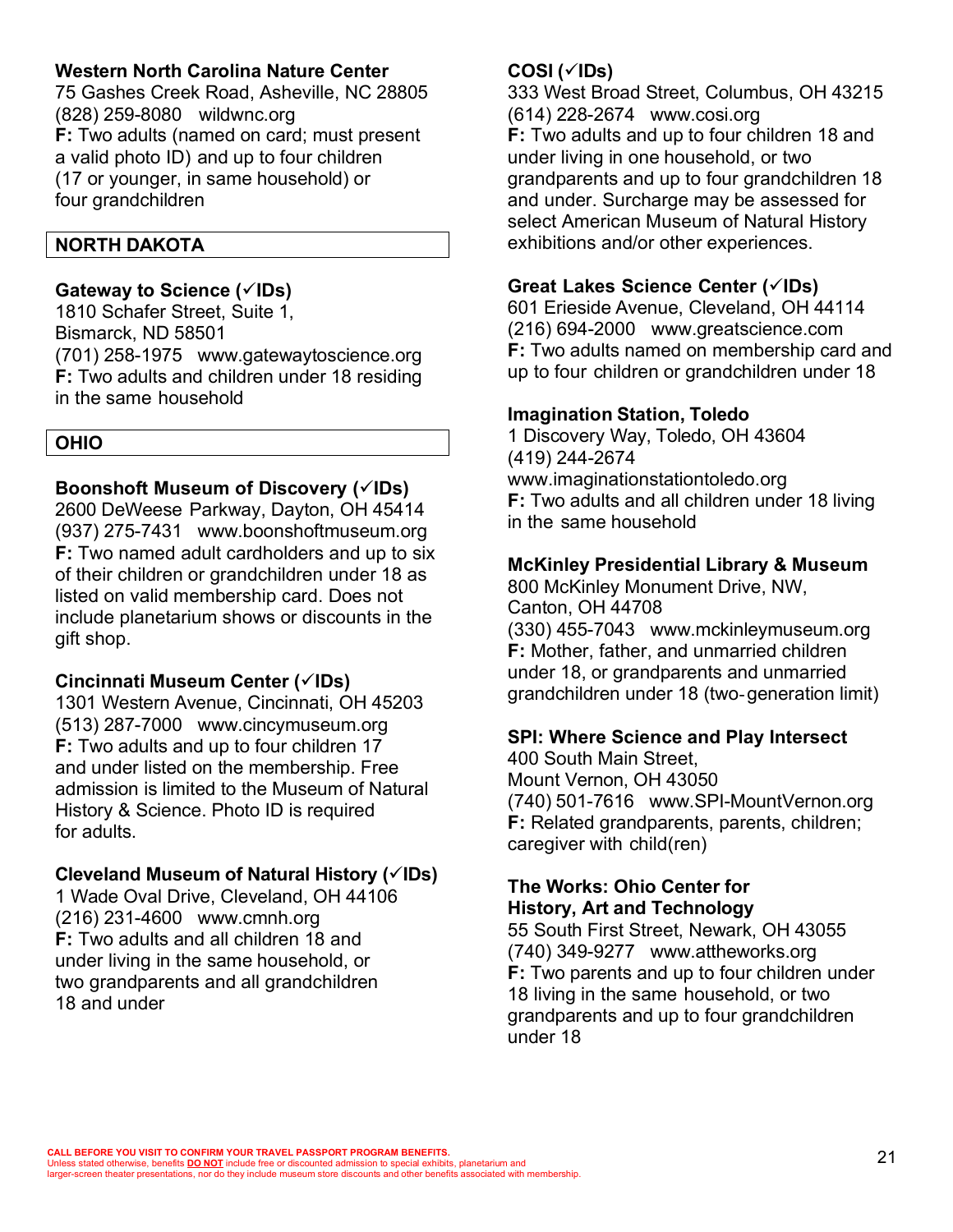#### **OKLAHOMA**

## **Science Museum Oklahoma (**ü**IDs)**

2020 Remington Place, Oklahoma City, OK 73111 (405) 602-6664 www.sciencemuseumok.org **F:** Two adults and two children (ages 3–12)

#### **Tulsa Children's Museum Discovery Lab**

560 North Maybelle Avenue, Tulsa, OK 74127 (918) 295-8144 discoverylab.org **F:** Up to two adults named on the membership card and up to four children in the same household

#### **OREGON**

#### **Eugene Science Center (√IDs)**

2300 Leo Harris Parkway, Eugene, OR 97401 (541) 682-7888 www.sciencefactory.org **F:** Two adults and four children living in the same household

#### **Evergreen Aviation & Space Museum (√IDs)**

500 NE Captain Michael King Smith Way, McMinnville, OR 97128

(503) 434-4180 www.evergreenmuseum.org **F:** Two adults and up to four children from the same household ages 5–16 (under 5 is always free).

#### **Gilbert House Children's Museum (**ü**IDs)**

116 Marion Street, NE, Salem, OR 97301 (503) 371-3631 www.acgilbert.org **F:** Two named adult cardholders and up to four named children. Additional guests must pay regular admission. Does not include special events, classes, or camps.

#### **Oregon Museum of**

**Science and Industry (**ü**IDs)**

1945 SE Water Avenue, Portland, OR 97214 (503) 797-4000 www.omsi.edu **F:** General admission to permanent exhibits and labs for up to two named adult cardholders and up to four children ages 3–20. Additional fees apply for shows, submarine tours, and special traveling exhibits. Home museum guest passes not valid. Residency rule enforced.

#### **ScienceWorks Hands-On Museum**

1500 East Main Street, Ashland, OR 97520 (541) 482-6767 www.scienceworksmuseum.org **F:** Parents/guardians and all the children in their household under 18

#### **Sunriver Nature Center**

57245 River Road, Sunriver, OR 97707 (541) 593-4442 www.sunrivernaturecenter.org **F:** Two adults and children (18 and younger) residing in the same household. Free admission limited to nature center; Oregon Observatory not included.

## **University of Oregon Museum of Natural and Cultural History (** $\check{\text{C}}$ **IDs)**

1680 East 15th Avenue, Eugene, OR 97403 (541) 346-3024 natural-history.uoregon.edu **F:** Two adults and up to four youth (ages 3–18)

#### **PENNSYLVANIA**

#### **The Academy of Natural Sciences of Drexel University (√IDs)**

1900 Benjamin Franklin Parkway, Philadelphia, PA 19103 (215) 299-1000 www.ansp.org **F:** General admission for up to two named adults and up to five children under 18 listed on the reciprocal institution's membership. Does not include special exhibits or events.

#### **Carnegie Science Center (**ü**IDs)**

One Allegheny Avenue, Pittsburgh, PA 15212 (412) 237-3400

www.carnegiesciencecenter.org **F:** Two adults and four children ages 3 to 17. Does not include ticketed exhibits or films at

The Rangos Giant Cinema.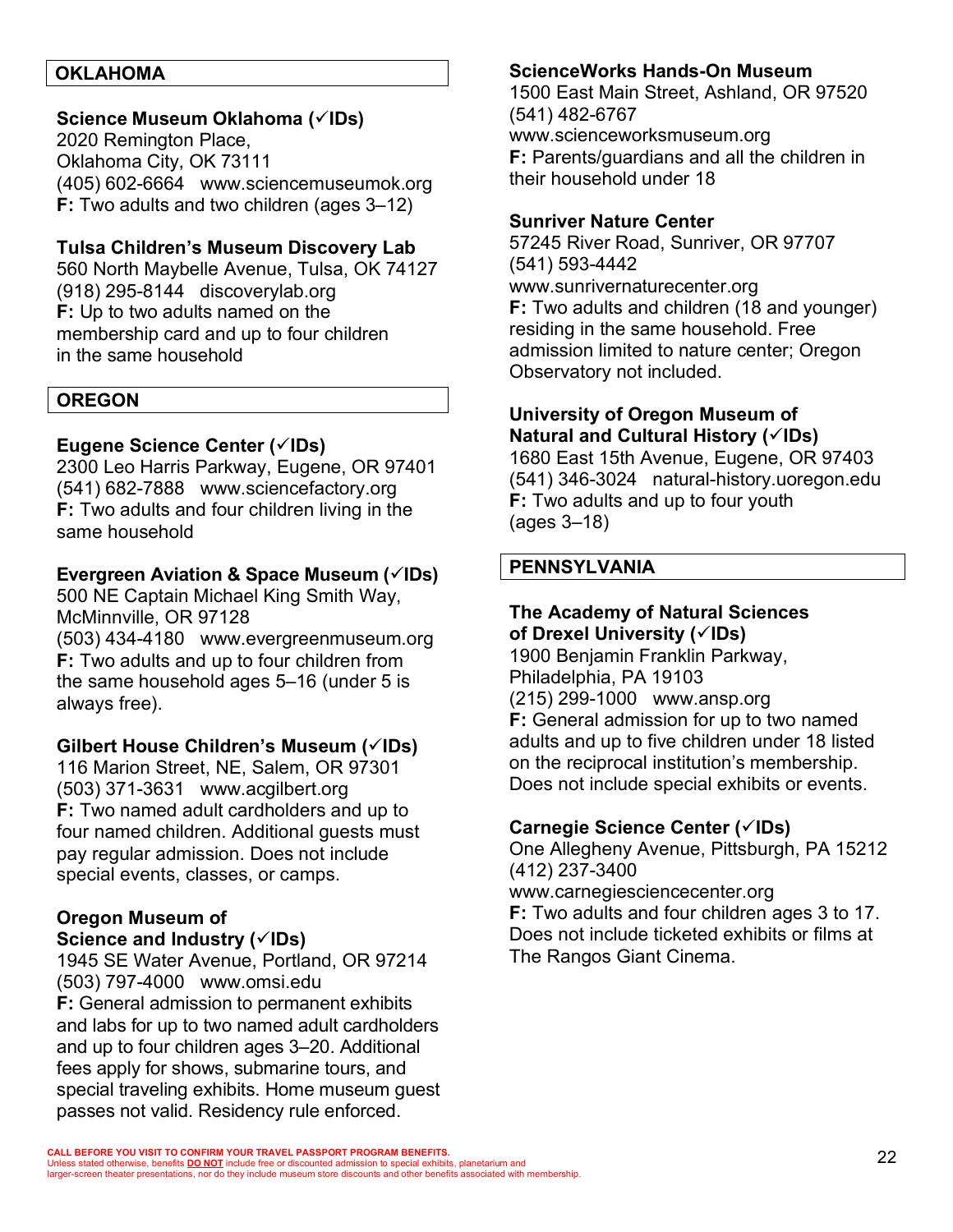# **Children's Museum of Pittsburgh (√IDs)**

10 Children's Way, Pittsburgh, PA 15212 (412) 322-5058 www.pittsburghkids.org **F:** Up to two adults and up to three children in one immediate family who are listed on the reciprocal institution's membership. Not reciprocal with Carnegie Science Center or McKinley Presidential Library & Museum memberships.

# **Da Vinci Science Center**

3145 Hamilton Boulevard Bypass, Allentown, PA 18103 (484) 664-1002 www.davincisciencecenter.org **F:** Two adults and up to four children under 18 covered by the membership

#### **Discovery Space of Central Pennsylvania (**ü**IDs)**

1224 North Atherton Street, State College, PA 16803 (814) 234-0200 discoveryspace.org **F:** Two adults and all children living in one household

## **The Franklin Institute (**ü**IDs)**

20th Street and Benjamin Franklin Parkway, Philadelphia, PA 19103 (215) 448-1231 www.fi.edu **F:** General admission for people covered by the membership, up to a maximum of two adults and four children (ages 3–18)

# **Independence Seaport Museum (√IDs)**

211 South Columbus Boulevard, Philadelphia, PA 19106 (215) 413-8655 www.phillyseaport.org **F:** Two adults and up to four children (18 and under)

# **Lancaster Science Factory**

454 New Holland Avenue, Lancaster, PA 17602 (800) 210-2927 www.lancastersciencefactory.org **F:** Parents and children (regardless of number of family members)

## **National Watch & Clock Museum**

514 Poplar Street, Columbia, PA 17512 (717) 684-8261 www.nawcc.org **F:** Two adults and up to four children under 18 living in the same household

## **North Museum of Nature and Science (√IDs)**

400 College Avenue, Lancaster, PA 17603 (717) 358-3941 www.northmuseum.org **F:** Two adults and up to four children or grandchildren under 18, for museum admission only. Adult cardholders must be present and reside outside of Lancaster County, PA.

## **Reading Public Museum**

500 Museum Road, Reading, PA 19611 (610) 371-5850 www.readingpublicmuseum.org **F:** Two adults and up to four children/ grandchildren (ages 4–17)

# **The State Museum of Pennsylvania**

300 North Street, Harrisburg, PA 17120 (717) 787-4980 www.statemuseumpa.org **F:** Two adults and up to four children under 18 in the same household, or two adults and up to four grandchildren. Adult cardholders must be present. Passport privileges do not extend to non-family groups. Planetarium admission and group reservations are excluded.

## **Whitaker Center for Science and the Arts (**ü**IDs)**

222 Market Street, Harrisburg, PA 17101 (717) 214-ARTS (2787) www.whitakercenter.org **F:** Two adult cardholders (parents/ grandparents or caregivers) and up to six juniors under 18 who live in household, full- or part-time, e.g., joint custody or parental visitation, or as designated on the membership card. Passport privileges do not include special events, camps, or group reservations.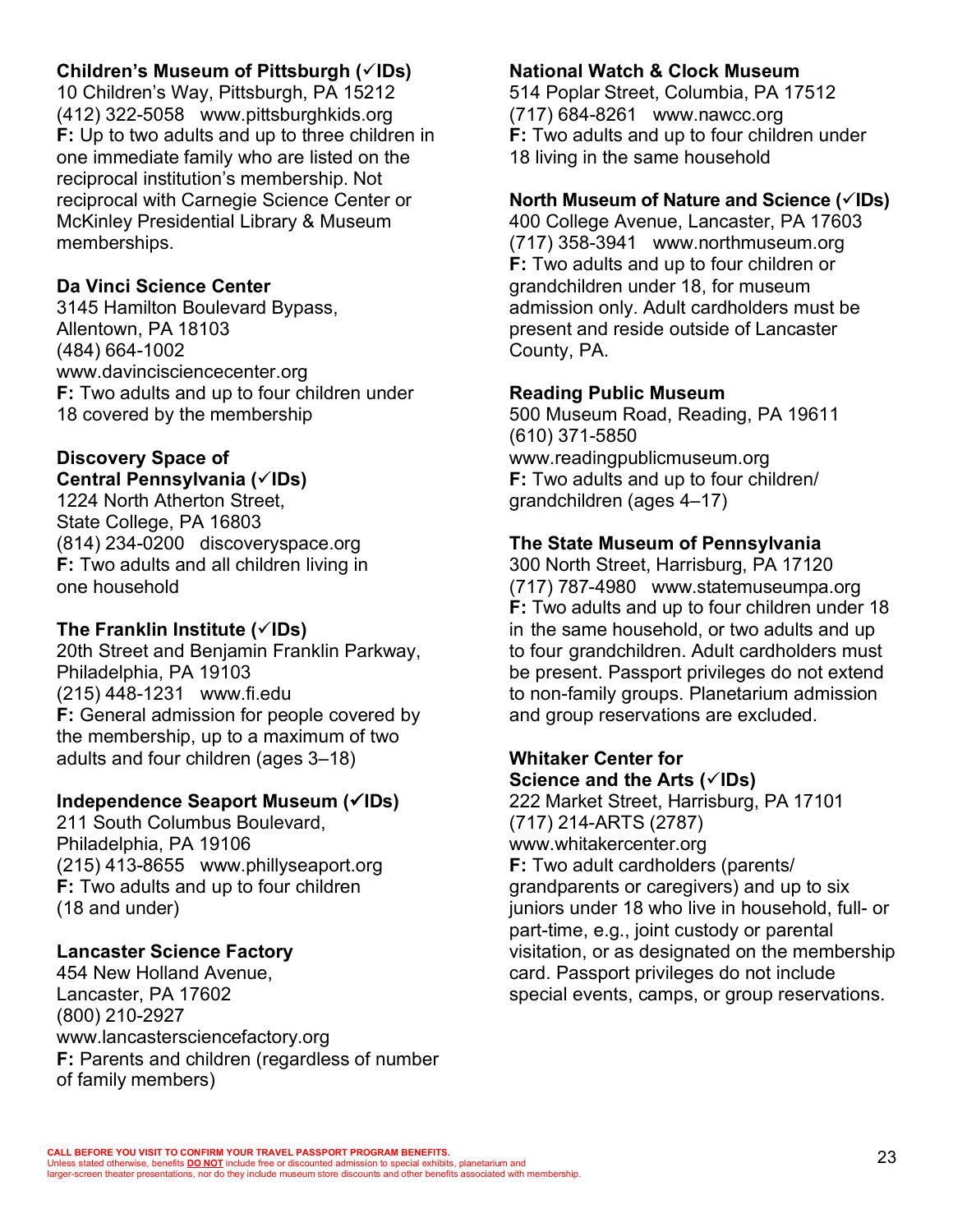## **PUERTO RICO**

# **Centro Criollo Ciencias y**

**Tecnología del Caribe (C3TEC)** Caguas Science Center, 59 Gautier Benitez, Caguas, PR 00725 (787) 653-6391 c3tec.org/inicio **F:** Two adults and up to three children under 18 living in the same household

#### **RHODE ISLAND**

## **Haffenreffer Museum of Anthropology, Brown University**

Manning Hall, 21 Prospect Street, Providence, RI 02912 (401) 863-2065 www.brown.edu/haffenreffer **F:** Museum is free; Passport visitors receive a 20% discount on publications.

#### **Providence Children's Museum (** $\checkmark$ **IDs)**

100 South Street, Providence, RI 02903 (401) 273-5437 www.childrenmuseum.org **F:** Three people per card

## **SOUTH CAROLINA**

#### **Roper Mountain Science Center**

402 Roper Mountain Road, Greenville, SC 29615 (864) 355-8900 www.ropermountain.org **F:** Two adults and their children; grandparents and grandchildren. Free admission to planetarium or theater. Call ahead for details.

## **SOUTH DAKOTA**

#### **South Dakota Discovery Center**

805 West Sioux Avenue, Pierre, SD 57501 (605) 224-8295 www.sd-discovery.org **F:** Mother and/or father with children living at home

## **Washington Pavilion of Arts and Science**

301 South Main Avenue, Sioux Falls, SD 57104 (605) 367-7397 www.washingtonpavilion.org **F:** Two adults and all children under 18 living at the same address

## **TENNESSEE**

#### **Adventure Science Center (√IDs)**

800 Fort Negley Boulevard, Nashville, TN 37203 (615) 862-5160 www.adventuresci.org **F:** Two adults and four children 18 and under. Valid membership card required.

#### **American Museum of Science & Energy**

300 South Tulane Avenue, Oak Ridge, TN 37830 (865) 576-3200 www.amse.org **F:** Two adults accompanied by their children, stepchildren, and/or grandchildren

#### **Discovery Center at Murfree Spring (√IDs)**

502 SE Broad Street, Murfreesboro, TN 37130 (615) 890-2300 www.explorethedc.org **F:** Two adults and up to four children of the same household

## **Hands On! Discovery Center (√IDs)**

1212 Suncrest Drive, Gray, TN 37615 (423) 434-4263 visithandson.org **F:** Two adults and up to four children (under 18) in the household. Includes admission to Gray Fossil Site; does not include Tesla shows or Paleo Tours.

#### **Hands-On Science Center**

101 Mitchell Boulevard, Tullahoma, TN 37388 (931) 455-8387 www.hosc.org **F:** Parents and minor children at the same address, or grandparents and grandchildren

#### **The Muse Knoxville (**ü**IDs)**

516 North Beaman Street, Chilhowee Park, Knoxville, TN 37914 (865) 594-1494 www.themuseknoxville.org **F:** Two adults and up to four children in the same household

## **Pink Palace Family of Museums (**ü**IDs)**

3050 Central Avenue, Memphis, TN 38111 (901) 636-2406 www.memphismuseums.org **F:** Two adults and their dependent children/ grandchildren under 18 (up to 10 children)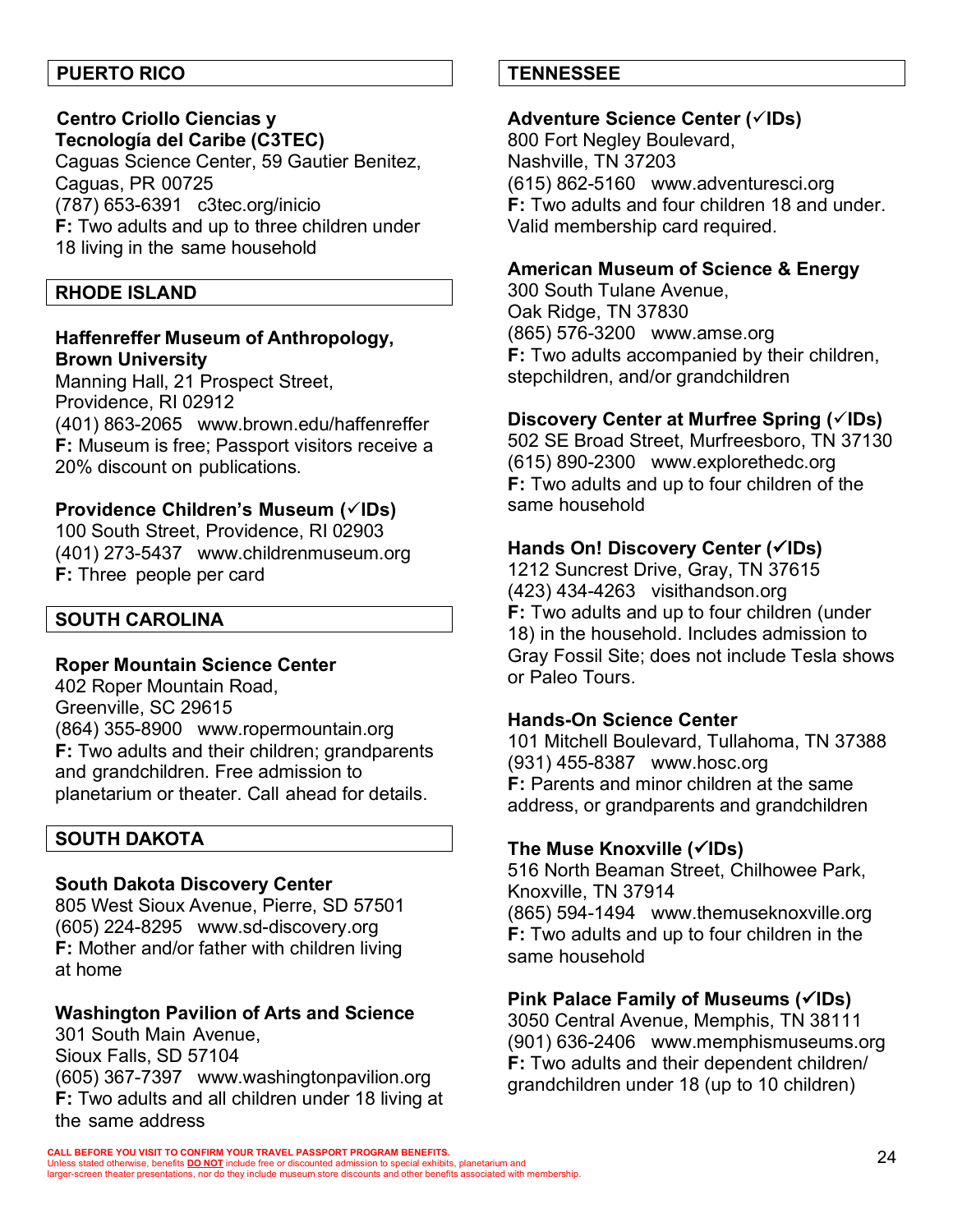## **TEXAS**

# **Baylor University— Mayborn Museum Complex (√IDs)**

1300 South University Parks Drive, Waco, TX 76706 (254) 710-2290 www.baylor.edu/mayborn **F:** Two adults (at least one named adult on membership card) and up to four children of the same household under 17, or two grandparents (at least one named grandparent on membership card) and up to four grandchildren under 17. Does not include special events, exhibitions, or programs with additional fees.

# **Children's Museum of Houston (√IDs)**

1500 Binz Street, Houston, TX 77004 (713) 522-1138 www.cmhouston.org **F:** Household family members or grandparents and grandchildren, up to six people

#### **Corpus Christi Museum of Science & History**

1900 North Chaparral Street, Corpus Christi, TX 78401 (361) 826-4667 www.ccmuseum.com **F:** Family of four people

# **The Discovery Science Place (**ü**IDs)**

308 North Broadway, Tyler, TX 75702 (903) 533-8011 www.discoveryscienceplace.org **F:** General admission for two adults (at least one must be listed on membership card) and up to four children of the same household. Excludes Maker Faire and special events.

# **Don Harrington Discovery Center**

1200 Streit Drive, Amarillo, TX 79106 (806) 355-9547 www.dhdc.org **F:** Parents, children, and stepchildren; or grandparents with grandchildren (not adult children)

# **The DoSeum (**ü**IDs)**

2800 Broadway Street, San Antonio, TX 78209 (210) 212-4453 www.thedoseum.org **F:** Up to three people

## **Fort Worth Museum of Science and History (√IDs)**

1600 Gendy Street, Fort Worth, TX 76107 (817) 255-9300 www.fortworthmuseum.org **F:** Two adults and up to two children under 18 living in the same household. Does not include Omni Theater or Live at the Noble tickets. Not valid during the Fort Worth Stock Show and Rodeo.

# **The Health Museum (**ü**IDs)**

1515 Hermann Drive, Houston, TX 77004 (713) 942-7054 www.thehealthmuseum.org **F:** Household family members, or grandparents and grandchildren, up to six people

## **Heard Natural Science Museum & Wildlife Sanctuary (**ü**IDs)**

One Nature Place, McKinney, TX 75069 (972) 562-5566 www.heardmuseum.org **F:** Parents and children (18 and under) of the same household, or grandparents and grandchildren (18 and under), up to six people

# **International Museum of Art and Science (**ü**IDs)**

1900 Nolana Avenue, McAllen, TX 78504 (956) 681-2800 www.theimasonline.org **F:** Free general admission for two adults and two children; does not include special events or exhibits/programs with additional fees.

# **Mayborn Science Theater**

Central Texas College Main Campus, 6200 West Central Texas Expressway, Killeen, TX 76540 (254) 526-1800 www.starsatnight.org **F:** Member and member's spouse, children, parents, or siblings receive free admission to any scheduled public show. Limit eight free tickets per show. Member's guests (not family) limit two free tickets per month. Special events are not free. Call ahead for details.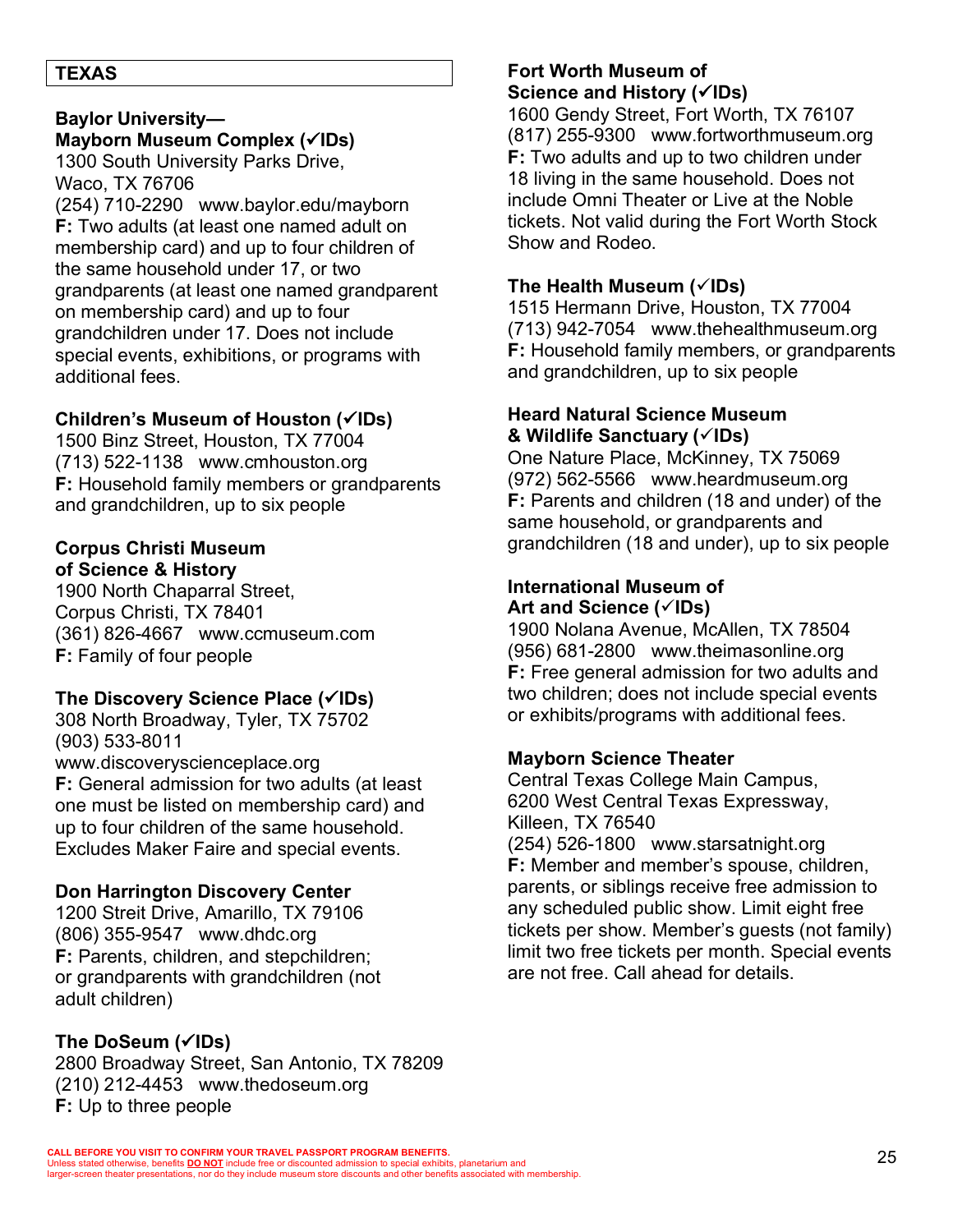## **McDonald Observatory / Frank N. Bash Visitors Center**

3640 Dark Sky Drive, Fort Davis, TX 79734 (432) 426-3640 www.mcdonaldobservatory.org **F:** Passport visitors receive free admission and guided tour (11:00 a.m. and 2:00 p.m. daily)

# **Perot Museum of Nature and Science (** $\check{\mathcal{C}}$ **IDs)**

2201 North Field Street, Dallas, TX 75201 (214) 428-5555 www.perotmuseum.org **F:** Two adults and their children (17 and under) living in the same household

# **Science Spectrum (**ü**IDs)**

2579 South Loop 289, Lubbock, TX 79423 (806) 745-2525 www.sciencespectrum.org **F:** Honors the number of visitors valid on the membership, up to a maximum of five (one adult listed on the membership card must attend). Passport visitors receive discounted theater and special exhibits at member ticket rates.

# **Space Center Houston (**ü**IDs)**

1601 NASA Parkway, Houston, TX 77058 (281) 244-2120 spacecenter.org **F:** Two adults (ages 12+) and up to two children (ages 4–11). At least one adult (age 18+) named on valid membership card must attend. Member-discounted tickets available for all other guests. Residency rule enforced.

# **Thinkery (**ü**IDs)**

1830 Simond Avenue, Austin, TX 78723 (512) 469-6200 www.thinkeryaustin.org **F:** Four people (one adult listed on the membership card must be present)

# **Witte Museum**

3801 Broadway, San Antonio, TX 78209 (210) 357-1900 www.wittemuseum.org **F:** Two adults and dependents under 18

# **UTAH**

## **Clark Planetarium**

At the Gateway, 110 South 400 West, Salt Lake City, UT 84101 (801) 456-STAR (7827) www.clarkplanetarium.org **F:** Free admission for up to five family members to the Hansen Dome Theatre

# **The Leonardo (**ü**IDs)**

209 East 500 South, Salt Lake City, UT 84111 (801) 531-9800 www.theleonardo.org **F:** Four people

# **Hutchings Museum**

55 North Center Street, Lehi, UT 84043 (801) 768-7361 johnhutchingsmuseum.org **F:** Any six people

# **The Museum of Natural Curiosity (**ü**IDs)**

3003 North Thanksgiving Way, Lehi, UT 84043 (801) 768-2300 www.thanksgivingpoint.org **F:** Individual membership provides free admission for one person. Family membership provides free admission for up to two adults living in the same household and up to two dependent children. Additional guests must pay regular admission. Regular admission fees apply at all other Thanksgiving Point venues. Adult cardholder must be present and show current photo ID. Does not include special events, classes, or camps.

# **Natural History Museum of Utah (**ü**IDs)**

Rio Tinto Center, University of Utah, 301 Wakara Way, Salt Lake City, UT 84108 (801) 581-6927 nhmu.utah.edu **F:** Two adults and all minor children at the same address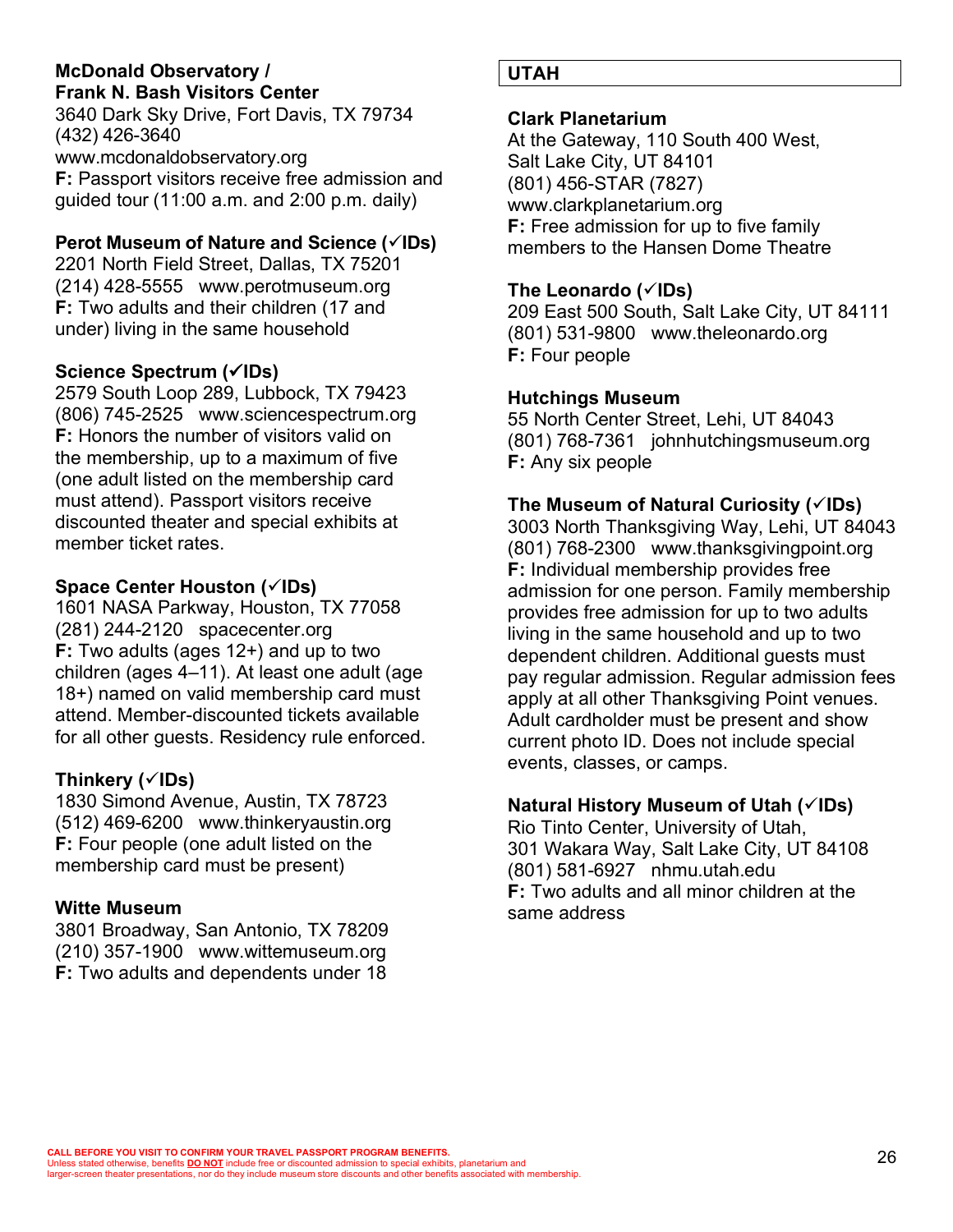#### **VERMONT**

# **ECHO, Leahy Center**

**for Lake Champlain (**ü**IDs)**

One College Street, Burlington, VT 05401 (802) 864-1848 www.echovermont.org **F:** Up to two adults and two youth, as listed on the membership card

#### **Fairbanks Museum and Planetarium**

1302 Main Street, St. Johnsbury, VT 05819 (802) 748-2372 www.fairbanksmuseum.org **F:** General admission for people covered by the membership, up to a maximum of two adults and four minor children

#### **VIRGINIA**

#### **Children's Museum of Virginia**

221 High Street, Portsmouth, VA 23704 (757) 393-8983

www.childrensmuseumva.com **F:** Up to four people. Membership card and valid picture ID required. Includes Portsmouth Art & Cultural Center, Lightship Portsmouth, and Portsmouth Naval Shipyard Museum.

#### **Children's Science Center (√IDs)**

11948L Fair Oaks Mall, Fairfax, VA 22033 (703) 648-3130 www.childsci.org **F:** Two adults plus a maximum of two children (ages 2+) for one visit per membership card

## **Nauticus (**✓**IDs)**

1 Waterside Drive, Norfolk, VA 23510 (757) 664-1000 nauticus.org **F:** Two adults and four children

#### **Science Museum of Virginia**

2500 West Broad Street, Richmond, VA 23220 (804) 864-1400 www.smv.org **F:** Two adults and four children; membership card required. Includes Danville Science Center, 677 Craghead Street, Danville, VA 24541; (434) 791-5160.

## **Science Museum of Western Virginia (√IDs)**

One Market Square, SE, Roanoke, VA 24011 (540) 342-5710 www.smwv.org **F:** Two adults listed on membership card and all dependent children under 18. Membership card and valid photo ID required. Free admission to general exhibit areas; includes Hidden Garden.

#### **Shenandoah Valley Discovery Museum**

19 West Cork Street, Winchester, VA 22601 (540) 722-2020 www.discoverymuseum.net **F:** Those living in the same household

#### **Virginia Air and Space Center**

600 Settlers Landing Road, Hampton, VA 23669 (757) 727-0900 www.vasc.org **F:** Two adults and up to four dependents

#### **Virginia Discovery Museum**

524 East Main Street, Charlottesville, VA 22902 (East end of the downtown pedestrian mall) (434) 977-1025 www.vadm.org **F:** Honors home museum's definition of family (as stated by the number in family listed on card). Additional visitors pay general admission.

#### **Virginia Living Museum (**ü**IDs)**

524 J. Clyde Morris Boulevard, Newport News, VA 23601 (757) 595-1900 www.thevlm.org **F:** Up to two member adults and two children under 18 within the same household. Special events, planetarium, and exhibits with additional fees not included. No other discounts apply.

#### **Virginia Museum of Natural History**

21 Starling Avenue, Martinsville, VA 24112 (276) 634-4141 www.vmnh.net **F:** Two adults and up to four minor children living at the same address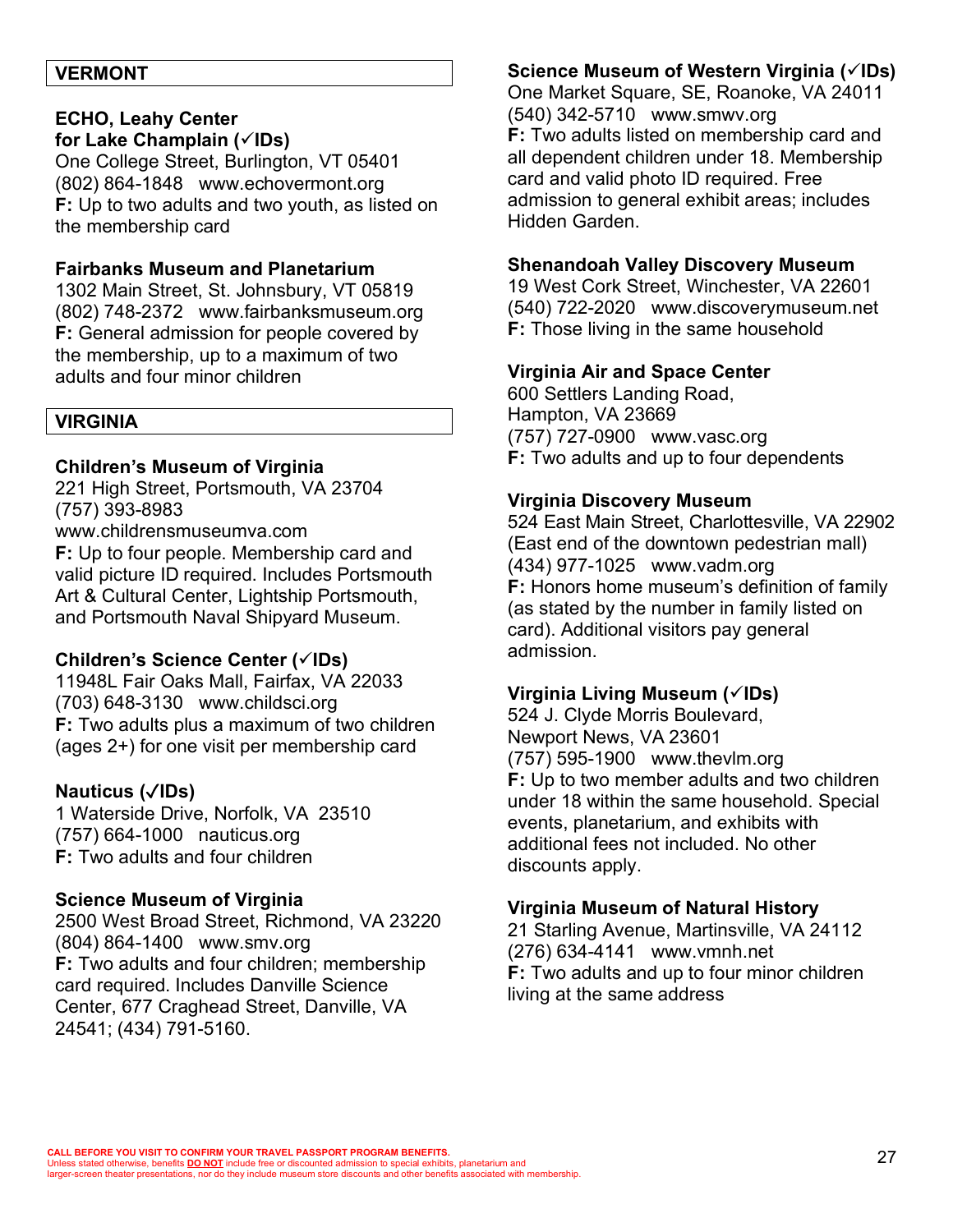#### **WASHINGTON**

#### **Flying Heritage &**

#### **Combat Armor Museum (√IDs)**

3407 109th Street, SW, Everett, WA 98204 (206) 342-4242 www.flyingheritage.org **F:** Entire family welcome to visit with valid membership card

#### **Imagine Children's Museum (√IDs)**

1502 Wall Street, Everett, WA 98201 (425) 258-1006 www.ImagineCM.org **F:** Up to four family members. Special events not included.

#### KidsQuest Children's Museum ( $\checkmark$ IDs)

1116 108th Avenue, NE, Bellevue, WA 98004 (425) 637-8100 www.kidsquestmuseum.org **F:** Honors home museum's definition of family (as stated by the number of people listed on the card). Additional visitors pay general admission.

#### **Mobius Science Center (√IDs)**

331 North Post Street, Spokane, WA 99201 (509) 443-5669 www.mobiusspokane.org **F:** Two adults per household and any four children

## **The Museum of Flight**

9404 East Marginal Way South, Seattle, WA 98108 (206) 764-5700 www.museumofflight.org **F:** Two adults, any children or grandchildren under 18

#### **Pacific Science Center (√IDs)**

200 Second Avenue North, Seattle, WA 98109 (206) 443-2924 www.pacificsciencecenter.org **F:** Two adults and up to six youth. Additional events, IMAX movies, and certain traveling exhibits with additional fees not included.

#### **Palouse Discovery Science Center**

950 NE Nelson Court, Pullman, WA 99163 (509) 332-6869 www.palousescience.net **F:** Two adults plus all children living at home

#### **The REACH**

1943 Columbia Park Trail, Richland, WA 99352 (509) 943-4100 www.visitthereach.org **F:** Two adults and up to four children up to 18

#### **Wenatchee Valley Museum and Cultural Center (**ü**IDs)**

127 South Mission Street, Wenatchee, WA 98801 (509) 888-6240 www.wvmcc.org **F:** Two adults and children or grandchildren under 18; 10% store discount

## **WEST VIRGINIA**

## **Clay Center for the Arts**

**and Sciences of West Virginia (**ü**IDs)**

One Clay Square, Charleston, WV 25301 (304) 561-3500 www.theclaycenter.org **F:** Two adults and all children in household under 18. Reciprocal benefits apply to the museum galleries only.

#### **Huntington Museum of Art**

2033 McCoy Road, Huntington, WV 25701 (304) 529-2701 www.hmoa.org **F:** Parents with children, or grandparents with children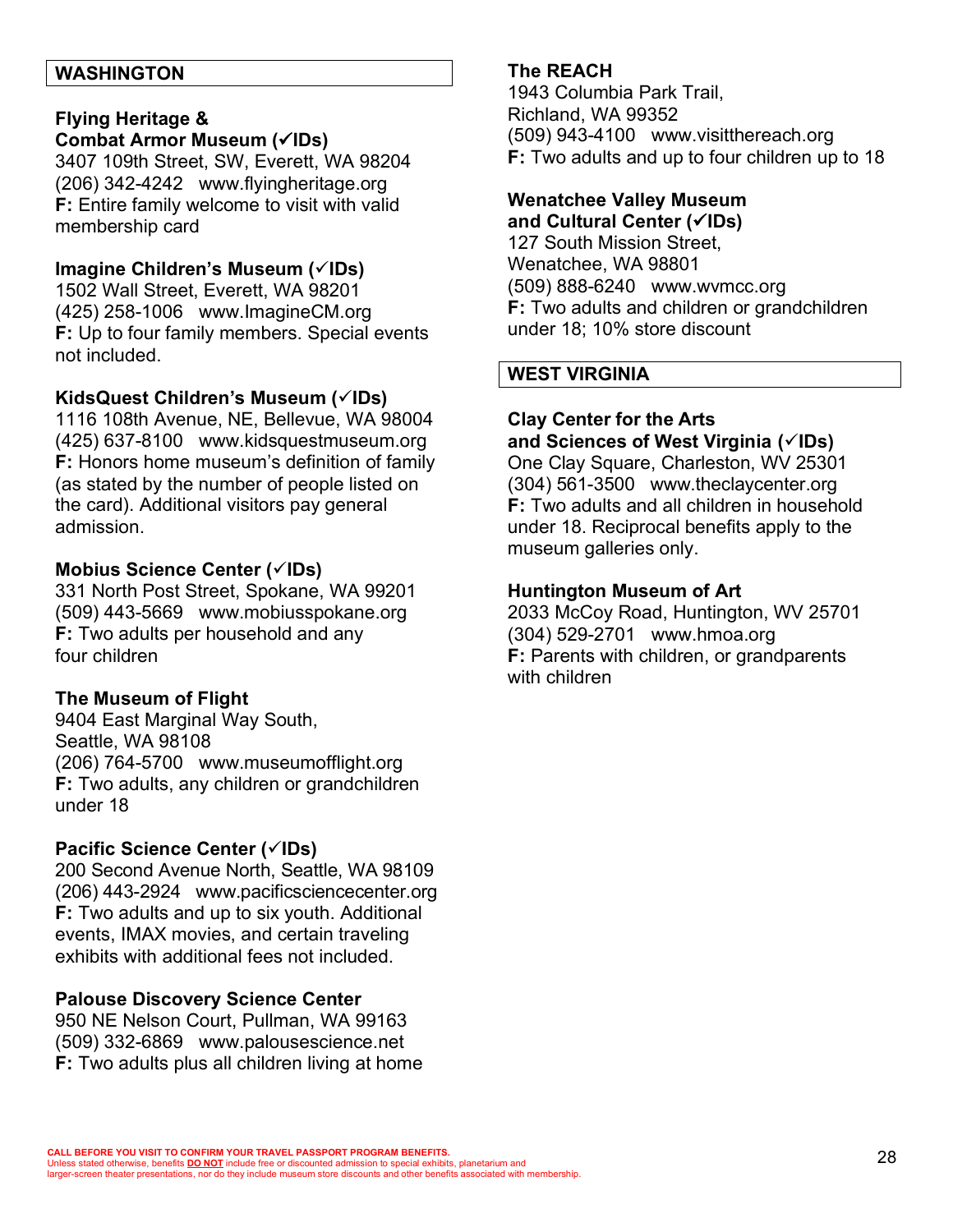#### **WISCONSIN**

#### **Barlow Planetarium @ UW-Fox Valley (√IDs)**

1478 Midway Road, Menasha, WI 54952 (920) 832-2848 www.barlowplanetarium.org **F:** Two adults and three children under 18 living in same household for a single show per day. Passport visitors receive \$1 discount per person for evening rock laser shows.

#### **Betty Brinn Children's Museum**

929 East Wisconsin Avenue, Milwaukee, WI, 53202 (414) 390-5437 www.bbcmkids.org **F:** Up to four people listed on the membership. Children must be accompanied by an adult; adults must be accompanied by a child. Valid membership card, and photo ID for cardholder, required. Does not include special ticketed events.

#### **The Building for Kids (**ü**IDs)**

100 West College Avenue, Appleton, WI 54911 (920) 734-3226 www.buildingforkids.org **F:** Two adults and children living together in the same household at the same address

#### **Children's Museum of Eau Claire**

220 South Barstow Street, Eau Claire, WI 54701 (715) 832-5437 www.cmec.cc **F:** Two adults and all children in same household, listed on the membership card. Photo ID required for cardholder.

#### **Children's Museum of La Crosse**

207 Fifth Avenue South, La Crosse, WI 54601 (608) 784-2652 www.funmuseum.org **F:** Up to six people; one must be named on card.

#### Discovery World ( $\checkmark$ IDs)

500 North Harbor Drive, Milwaukee, WI 53202 (414) 765-9966 www.discoveryworld.org **F:** Two adults and all member's children 17 and under

#### **EAA Aviation Museum**

3000 Poberezny Road, Oshkosh, WI 54902 (920) 426-4818 www.airventuremuseum.org **F:** Two adults and their children under 18 (same household)

#### **Madison Children's Museum**

100 North Hamilton Street, Madison, WI 53703 (608) 256-6445 www.madisonchildrensmuseum.org **F:** Up to six people listed on the membership. Valid membership card, and photo ID for cardholder, required. Some restrictions apply; call ahead for more information.

#### **Milwaukee Public Museum**

800 West Wells Street, Milwaukee, WI 53233 (414) 278-2700 www.mpm.edu **F:** Two adults in the same household and children or grandchildren 17 and under. Limited to general exhibit areas only; no other discounts apply.

#### **National Railroad Museum**

2285 South Broadway, Green Bay, WI 54304 (920) 437-7623 www.nationalrrmuseum.org **F:** Two adults and children or grandchildren 18 and under in the household. Includes free train rides (May–September daily; weekends in October). Does not include ticketed special events.

#### **Neville Public Museum (**ü**IDs)**

210 Museum Place, Green Bay, WI 54303 (920) 448-4460 www.nevillepublicmuseum.org **F:** Two adults and their children/grandchildren under 18

#### **Weis Earth Science Museum (**ü**IDs)**

University of Wisconsin–Fox Valley, 1478 Midway Road, Menasha, WI 54952 (920) 832-2925 www.weismuseum.org **F:** Two adults and all children under 18 living in the same household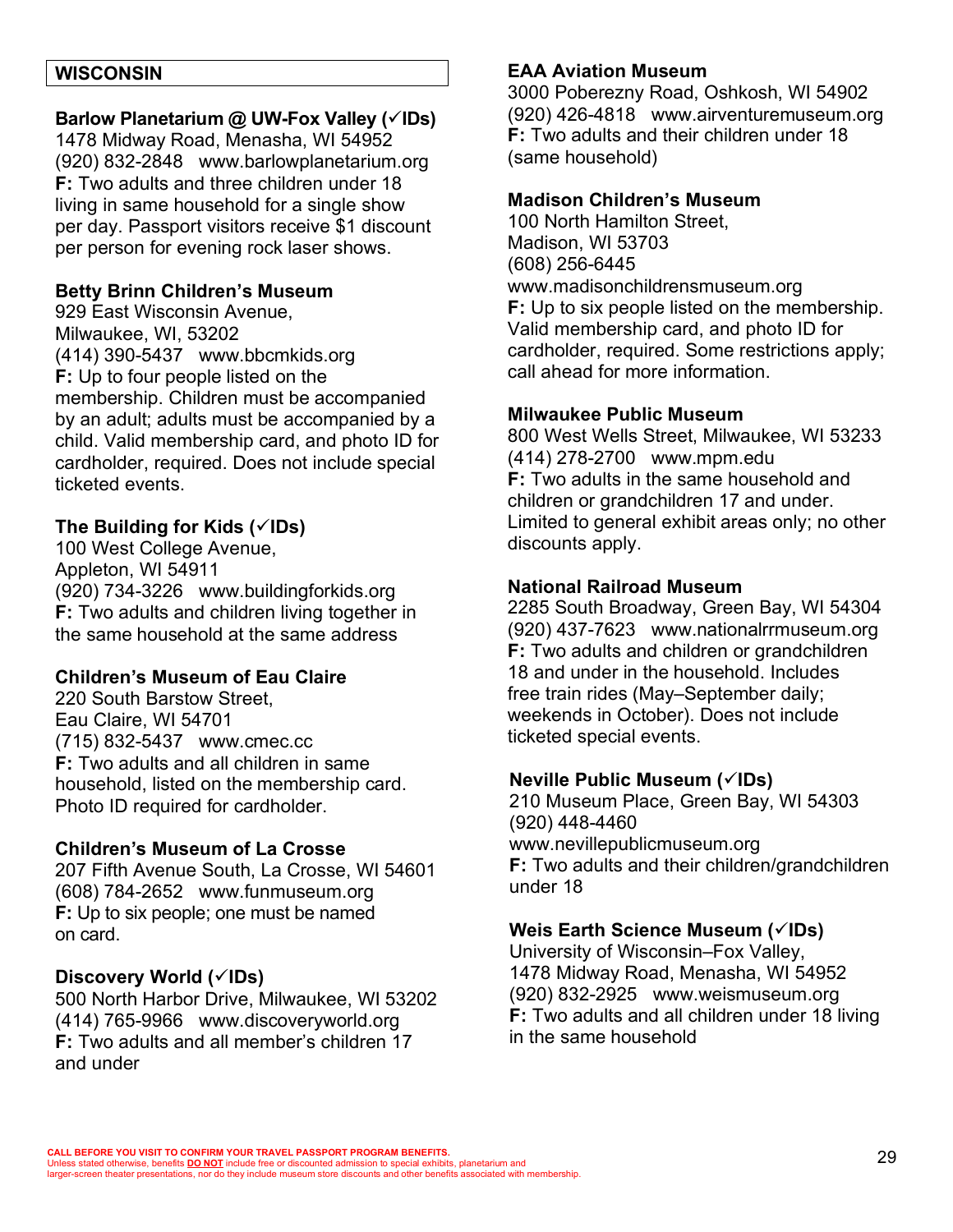#### **WYOMING**

#### **Lander Children's Museum (√IDs)**

465 Lincoln Avenue, Lander, WY 82520 (307) 332-1341 landerchildrensmuseum.org **F:** Any immediate family member of the cardholder (spouse, children, grandparents, grandchildren, brother, sister)

#### **The Science Zone**

111 West Midwest Avenue, Casper, WY 82601 (307) 473-9663 www.thesciencezone.org **F:** Two adults and their children under 18 living in the same household

#### **AUSTRALIA**

#### **QUESTACON, Australia's National Science and Technology Centre**

King Edward Terrace, Parkes, Canberra, ACT 2600 (61) (2) 6270-2800 www.questacon.edu.au **F:** Two adults and up to three children 4–16

#### **Scitech Discovery Centre**

Corner Railway Parade and Sutherland Street, 1st Floor, City West, West Perth, WA 6005 (61) (8) 9215-0700 www.scitech.org.au **F:** Two adults, two children; two adults, three children; one adult, two children

#### **BERMUDA**

#### **Bermuda Underwater Exploration Institute**

40 Crow Lane, Pembroke HM19 (441) 292-7219 www.buei.bm **F:** Parents and up to four children living at the same household

#### **CANADA**

#### **Discovery Centre**

1215 Lower Water Street, Halifax, Nova Scotia B3J 3S8 (902) 492-4422 www.thediscoverycentre.ca **F:** Up to two adults and five children under 18 listed on membership card

#### **The Exploration Place**

333 Becott Place, Prince George, British Columbia V2L 4V7 (End of 20th Avenue, in Ft. George Park) (250) 562-1612 www.theexplorationplace.com **F:** Two adults and up to four children under 12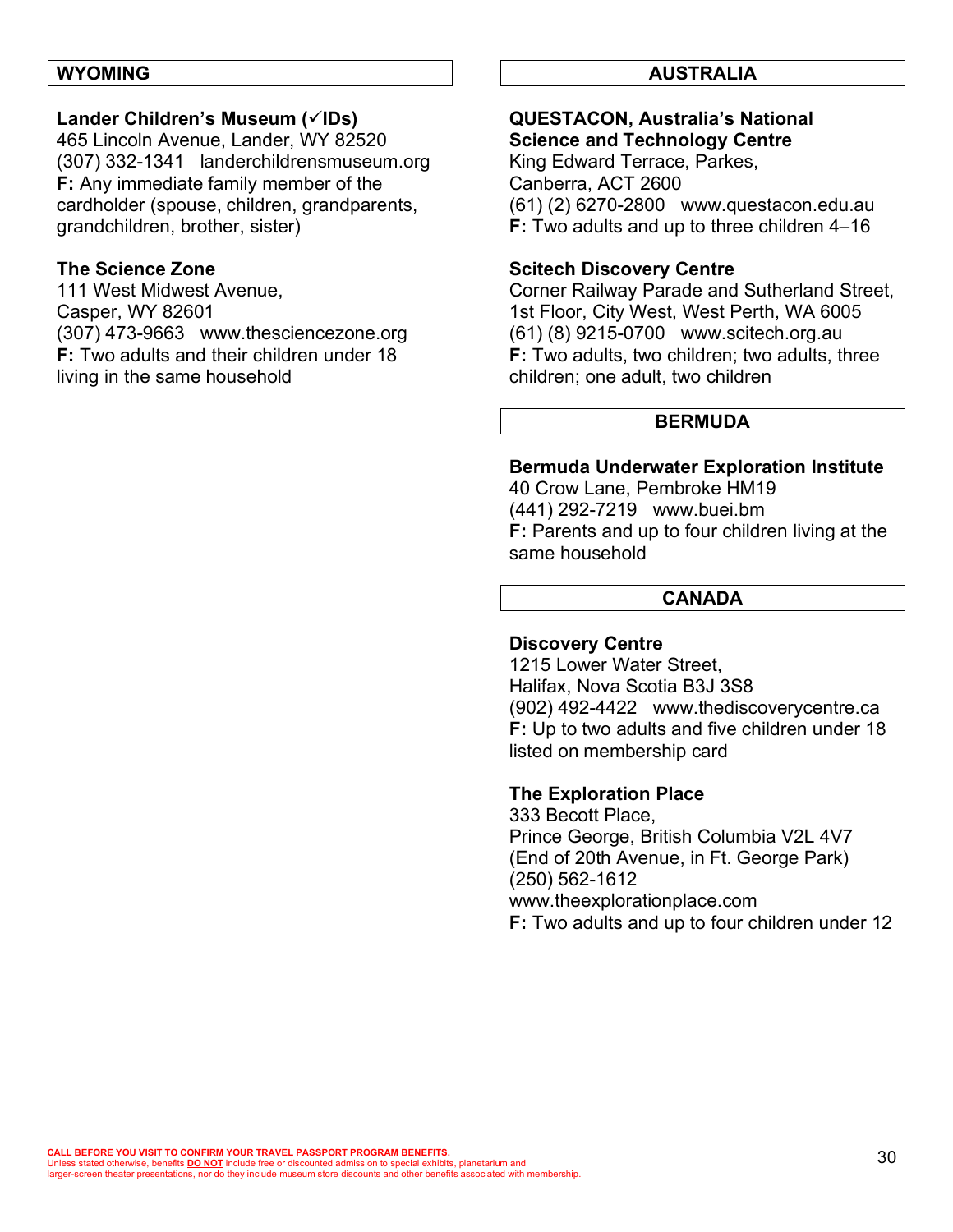## **Ingenium–**

#### **Canada Science and Technology Museum** 1867 St. Laurent Boulevard,

Ottawa, Ontario K1G 5A3 (613) 991-3044 www.ingeniumcanada.org **F:** Up to two adults and up to four youth under 18. General admission only. Includes the Canada Aviation and Space Museum (11 Aviation Parkway, Ottawa, Ontario K1K 2X5) and the Canada Agriculture and Food Museum (901 Prince of Wales Drive, Ottawa, Ontario K2C 3K1).

# **Johnson GEO CENTRE**

175 Signal Hill Road, St. John's, Newfoundland and Labrador A1A 1B2 (709) 737-7880 www.geocentre.ca **F:** Two adults and up to three children under 17

## **Markham Museum**

9350 Markham Road, Markham, Ontario L3P 3J3 (905) 305-5970 www.markhammuseum.ca **F:** Two parents and up to four children, same household

## **Montréal Science Centre**

King Edward Pier, Old Port of Montreal, Montreal, Quebec H2Y 2E2 (877) 496-4724 www.montrealsciencecentre.com **F:** Two adults and two children, or one adult and three children

## **Okanagan Science Centre**

2704 Highway 6, Vernon, British Columbia V1T 5G5 (250) 545-3644 www.okscience.ca **F:** Parents and children under 18 living in the same residence

## **Ontario Science Centre (√IDs)**

770 Don Mills Road, Toronto, Ontario M3C 1T3 (416) 696-1000 www.ontariosciencecentre.ca **F:** One or two adults and up to four children under 18. General admission only. Does not include fee-based experiences, OMNIMAX theatre, or parking.

# **Rossland Museum & Discovery Centre**

1100 Highway 3B, Rossland, British Columbia V0G 1Y0 (250) 364-3935 www.rosslandmuseum.ca **F:** Two care-giving adults and immediately supervised children

#### **Saskatchewan Science Centre, Inc.**

2903 Powerhouse Drive, Regina, Saskatchewan S4N 0A1 (306) 791-7900 www.sasksciencecentre.com **F:** Two adults and up to four children under 18 in the same household. Free admission limited to general exhibit areas; does not include traveling exhibitions or theatre shows.

#### **Science East**

668 Brunswick Street, Fredericton, New Brunswick E3B 1H6 (506) 457-2340 www.scienceeast.nb.ca **F:** Two adults and two children

#### **Science North**

100 Ramsey Lake Road, Sudbury, Ontario P3E 5S9 (705) 522-3701 www.sciencenorth.ca/astc **F:** One or two adults and their children under 18 living at same address. Admission is to the science center only.

#### **Science World British Columbia (**ü**IDs)**

TELUS World of Science, 1455 Quebec Street, Vancouver, British Columbia V6A 3Z7 (604) 443-7440 www.scienceworld.ca **F:** Up to two adults and their children (maximum four), 3 to 18, living at the same address. Some restrictions apply.

## **TELUS Spark (**ü**IDs)**

220 St. George's Drive, NE, Calgary, Alberta T2E 5T2 (403) 817-6800 www.sparkscience.ca **F:** Up to two adults and four children under 18 living at the same address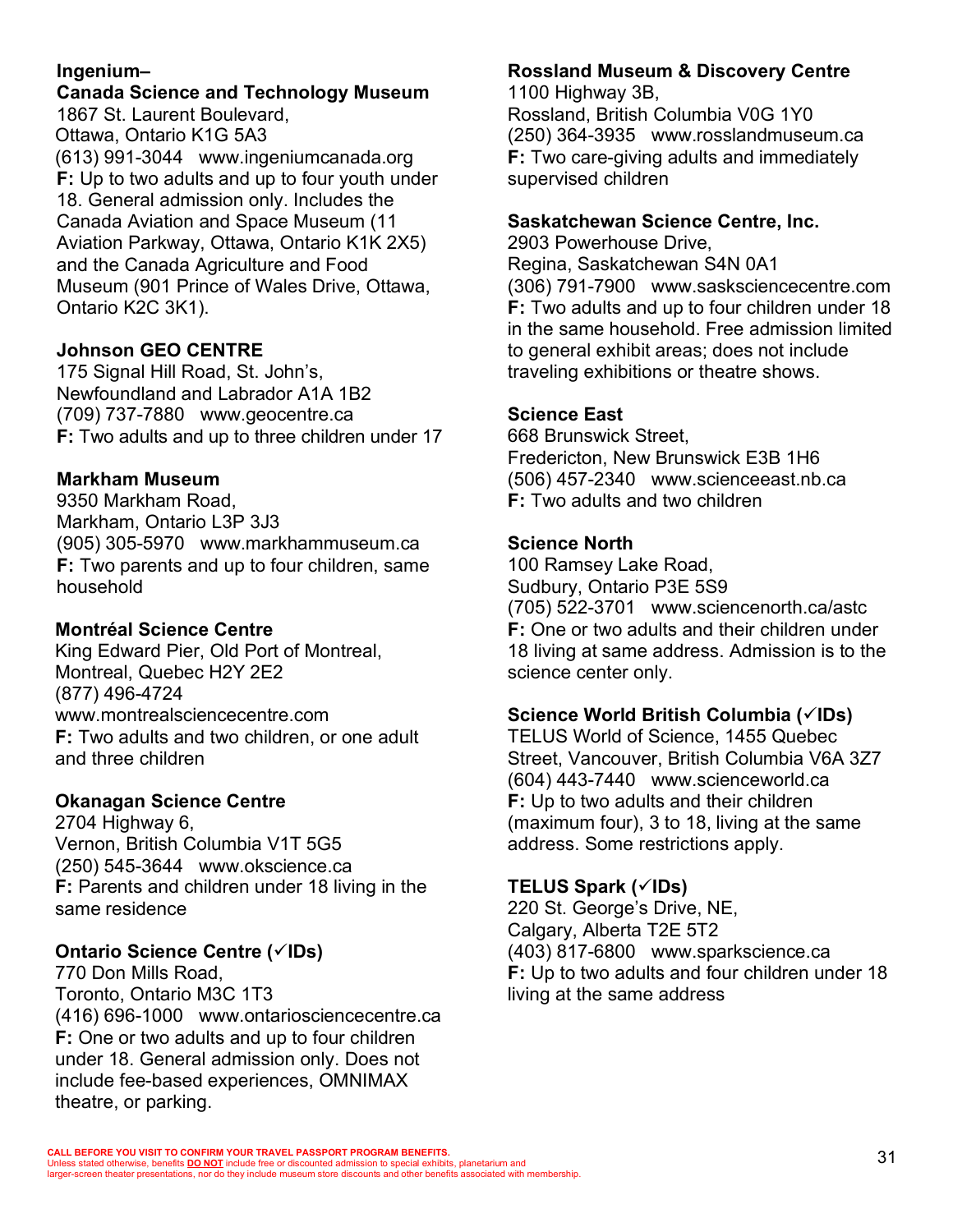# **TELUS World of Science–Edmonton (**ü**IDs)**

11211 - 142 Street, NW, Edmonton, Alberta T5M 4A1 (780) 451-3344 www.telusworldofscienceedmonton.ca **F:** Science center general admission only. Additional fees for special exhibits apply. Does not include special events, programing, or IMAX admission.

#### **COLOMBIA**

## **Maloka, Centro Interactivo de Ciencia y Tecnologia**

Carrera 68D No. 40A-51, Ciudad Salitre, Bogota, D.C.

(57) (1) 427-2707 www.maloka.org **F:** Two adults and up to three children under 18; grandparents over 50 also receive free admission. Benefits include a 20% discount to dome theater.

## **CZECH REPUBLIC**

## **Techmania Science Center**

U Planetaria 2969/1, Plzen 301 00 (420) 737 247 585 www.techmania.cz **F:** Two adults and three children

## **EGYPT**

# **Planetarium Science Center (PSC)**

Bibliotheca Alexandrina, Chatby, Alexandria 21526 (20) (3) 483-9999 www.bibalex.org/psc **F:** Four people

## **ISRAEL**

# **Bloomfield Science Museum Jerusalem**

The Hebrew University, Museum Boulevard, Jerusalem 91904 (972) (2) 654-4888 www.mada.org.il/en

**F:** One adult, spouse, and children

# **Carasso Science Park (**ü**IDs)**

79 Haatzmaut Street, Beer Sheva 84100 (972) (8) 625-2600 www.sci-park.co.il **F:** Two adults and two children. Free admission to children under 5. Bloomfield Science Museum members receive 25% admission discount with valid membership card.

# **The Davidson Institute of Science Education**

Weizmann Institute of Science, Rehovot 76100 (north end of Herzl Street) (972) (8) 934-3942 davidson.weizmann.ac.il/science-garden **F:** Nuclear family (two adults and children)

#### **MadaTech, The Israel National Museum of Science, Technology, & Space**

25 Shmaryahu Levin Street, Haifa 31448 (972) (4) 861-4444 www.madatech.org.il **F:** Parents and three children

# **KOREA, REPUBLIC OF**

# **Gwacheon National Science Museum (**ü**IDs)**

110 Sanghabeol-ro Gwacheon-si, Gyeonggi-do, Gwacheon 427-060 (82) (2) 3677 1500 www.sciencecenter.go.kr **F:** Two adults and up to four children (19 and under) in household

# **MALAYSIA**

# **National Science Centre, Malaysia**

Pesiaran Bukit Kiara, Bukit Kiara, Kuala Lumpur 50662 (60) (3) 2092 3400 www.psn.gov.my **F:** Two adults and two children under 18. Valid for general exhibit area; does not include special exhibitions, rides, and shows.

# **Petrosains, The Discovery Centre**

PETRONAS Twin Towers, Level 4, Suria KLCC, Kuala Lumpur 50088 (60) (3) 2331 8787 www.petrosains.com.my **F:** Two adults and two children 17 and under. Valid only for general exhibit area; does not include paid exhibits, rides, or Theatre Ungku Omar.